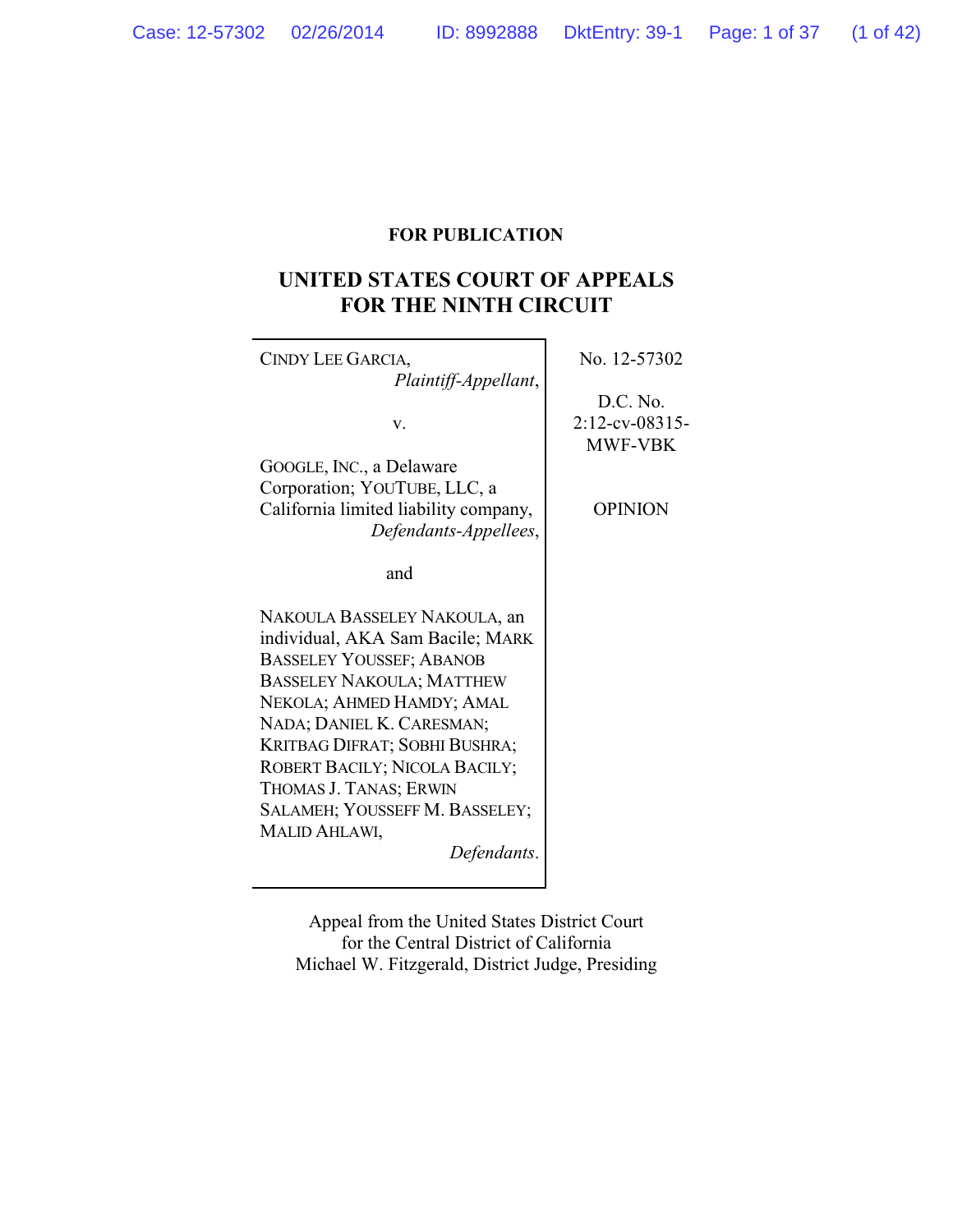Argued and Submitted June 26, 2013—Seattle, Washington

Filed February 26, 2014

Before: Alex Kozinski, Chief Judge, Ronald M. Gould and N. Randy Smith, Circuit Judges.

> Opinion by Chief Judge Kozinski; Dissent by Judge N.R. Smith

## **SUMMARY\***

## **Copyright / Preliminary Injunction**

The panel reversed the district court's denial in a copyright case of a preliminary injunction requiring the removal from YouTube.com of an anti-Islamic film that used a performance that the plaintiff made for a different film.

The panel concluded that the plaintiff established a likelihood of success on the merits of her claim of infringement of her performance within the film because she proved that she likely had an independent interest in the performance and that the filmmaker did not own an interest as a work for hire and exceeded any implied license to use the plaintiff's performance.

**<sup>\*</sup>** This summary constitutes no part of the opinion of the court. It has been prepared by court staff for the convenience of the reader.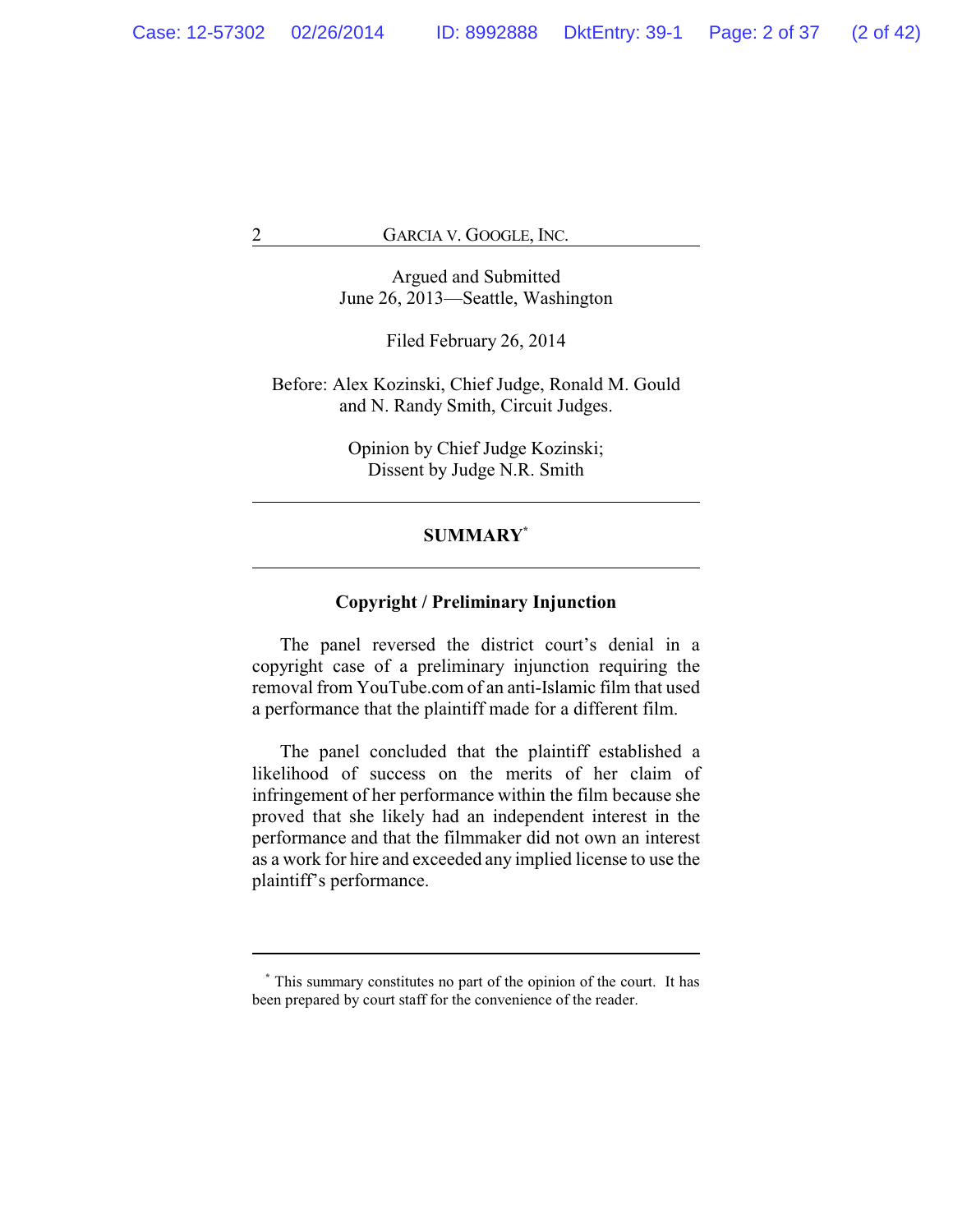The panel held that the plaintiff established the likelihood that irreparable harm would result if an injunction did not issue because she was subject to death threats and took action as soon as she began receiving the threats. The plaintiff also established sufficient causal connection between the infringement of her copyright and the harm she alleged.

The panel also held that the balance of the equities and the public interest weighed in favor of injunctive relief.

Dissenting, Judge N.R. Smith wrote that the facts and law did not clearly favor issuing a mandatory preliminary injunction to the plaintiff. He wrote that the plaintiff did not establish a likelihood that she had a copyrightable interest in her acting performance, nor did she clearly show that the performance was not a work made for hire. In addition, the district court did not abuse its discretion in its ruling on irreparable harm, and the balance of the equities and the public interest did not favor the issuance of a preliminary injunction.

#### **COUNSEL**

M. Cris Armenta (argued), The Armenta Law Firm APC, Los Angeles, California and Credence Sol, Chauvigng, France, for Plaintiff-Appellant.

Timothy L. Alger (argued) and Sunita Bali, Perkins Coie LLP, Palo Alto, California, for Defendants-Appellees.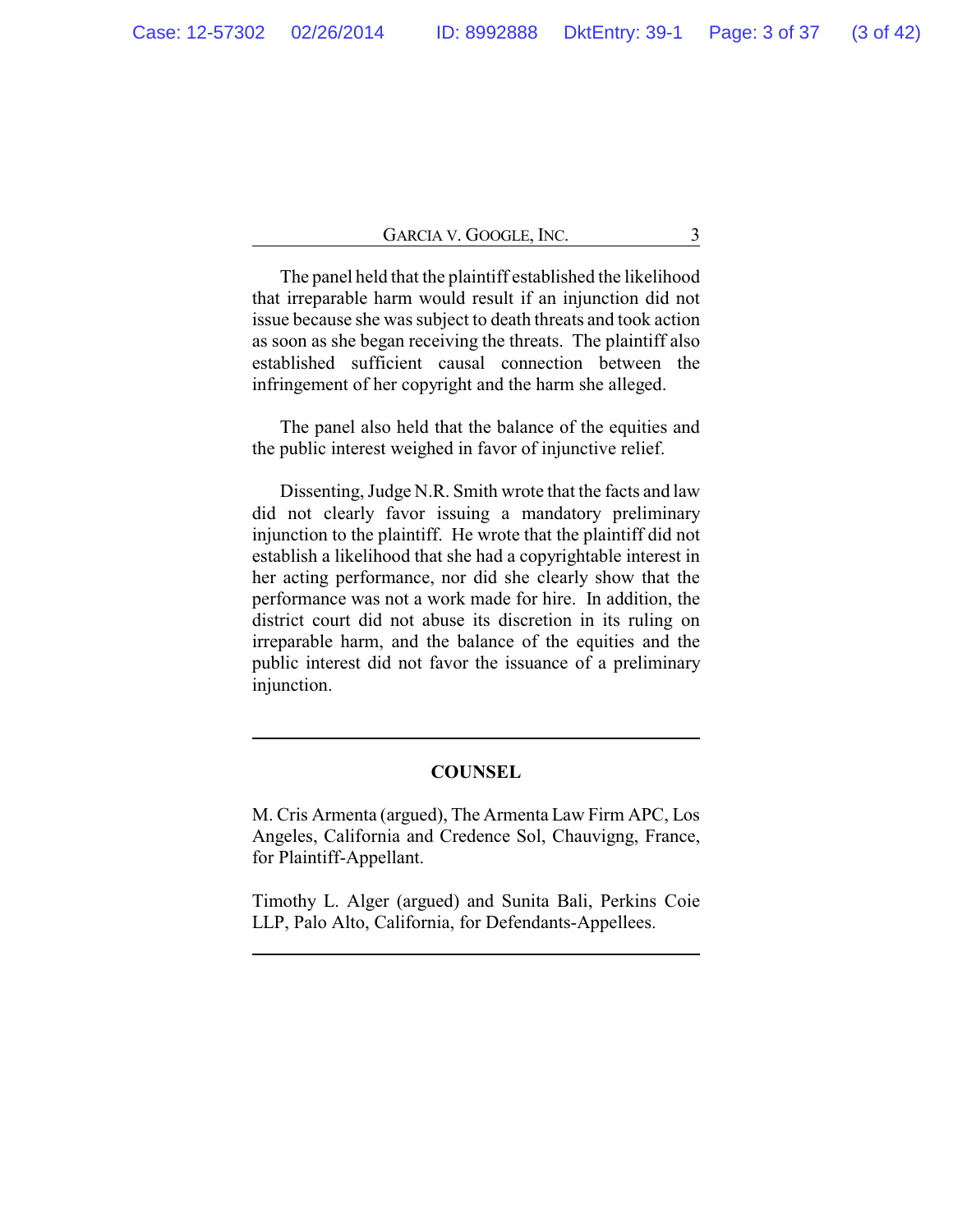#### **OPINION**

#### KOZINSKI, Chief Judge:

While answering a casting call for a low-budget amateur film doesn't often lead to stardom, it also rarely turns an aspiring actress into the subject of a fatwa. But that's exactly what happened to Cindy Lee Garcia when she agreed to act in a film with the working title "Desert Warrior."

The film's writer and producer, Mark Basseley Youssef—who also goes by the names Nakoula Basseley Nakoula and Sam Bacile—cast Garcia in a minor role. Garcia was given the four pages of the script in which her character appeared and paid approximately \$500 for three and a half days of filming. "Desert Warrior" never materialized. Instead, Garcia's scene was used in an anti-Islamic film titled "Innocence of Muslims." Garcia first saw "Innocence of Muslims" after it was uploaded to YouTube.com and she discovered that her brief performance had been partially dubbed over so that she appeared to be asking, "Is your Mohammed a child molester?"

These, of course, are fighting words to many faithful Muslims and, after the film aired on Egyptian television, there were protests that generated worldwide news coverage. An Egyptian cleric issued a fatwa, calling for the killing of everyone involved with the film, and Garcia soon began receiving death threats. She responded by taking a number of security precautions and asking that Google remove the video from YouTube.

In all, Garcia filed eight takedown notices under the Digital Millenium Copyright Act. *See generally* 17 U.S.C.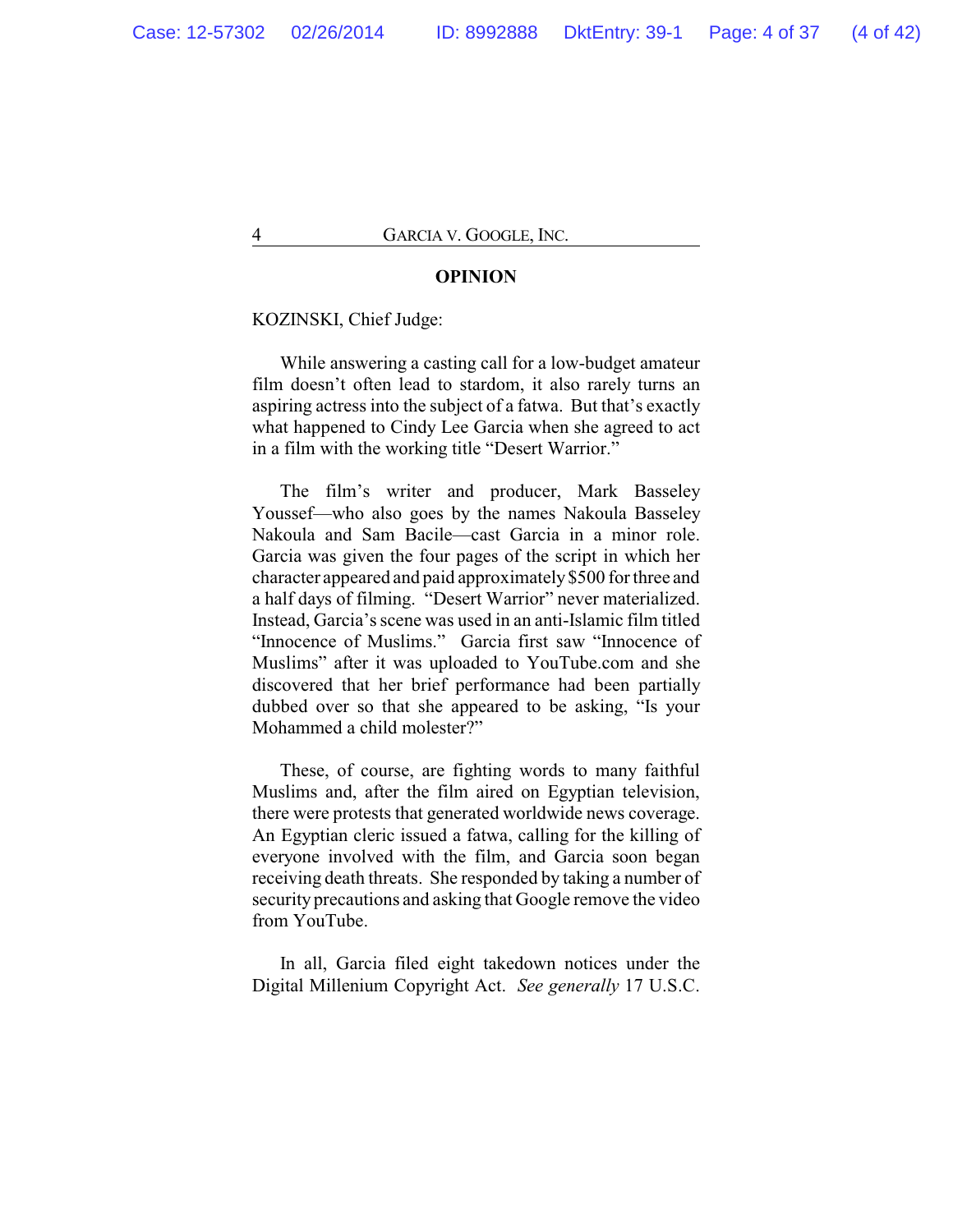§ 512. When Google resisted, she supplied substantive explanations as to why the film should be taken down. Google still refused to act, so Garcia applied for a temporary restraining order seeking removal of the film from YouTube, claiming that the posting of the video infringed her copyright in her performance.**<sup>1</sup>** The district court treated the application as a motion for a preliminary injunction, and denied it because Garcia had delayed in bringing the action, had failed to demonstrate "that the requested preliminary relief would prevent any alleged harm" and was unlikely to succeed on the merits because she'd granted Youssef an implied license to use her performance in the film.

## **I. Discussion**

While we review the denial of a preliminary injunction for abuse of discretion, *Alliance for the Wild Rockies* v. *Cottrell*, 632 F.3d 1127, 1131 (9th Cir. 2011), the "legal premises underlying a preliminary injunction" are reviewed de novo. *A&M Records, Inc.* v. *Napster, Inc.*, 284 F.3d 1091, 1096 (9th Cir. 2002). In granting or denying a preliminary injunction, the district court must consider four factors: a plaintiff's likely success on the merits, the likelihood that irreparable harm will result if an injunction doesn't issue, the balance of equities and the public interest. *Winter* v. *Natural Res. Def. Council*, 555 U.S. 7, 20 (2008). The district court

**<sup>1</sup>** Although Garcia's suit also named the film's producers, only Google, which owns YouTube, answered the complaint.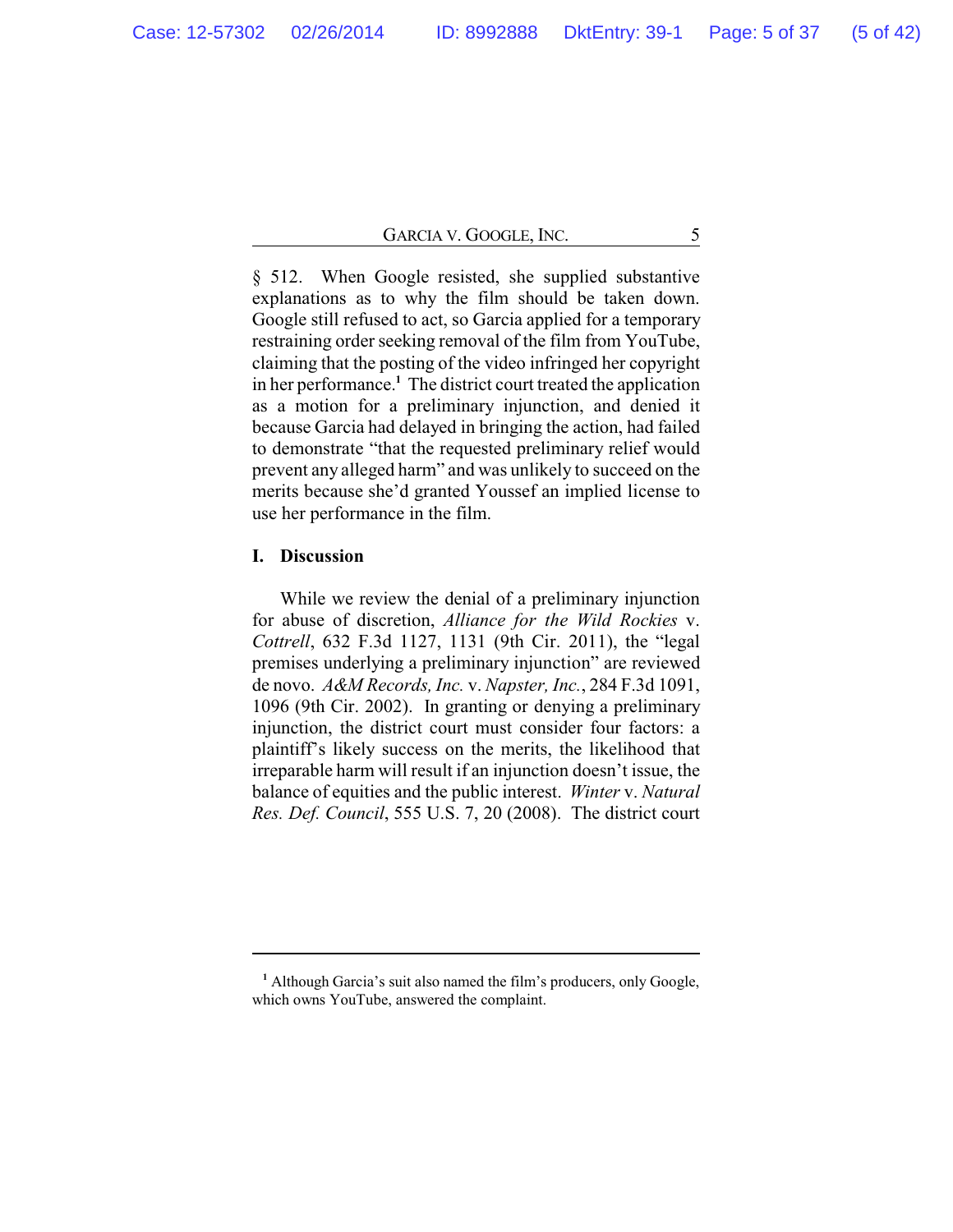found against Garcia on the first two factors and didn't consider the last two.**<sup>2</sup>**

### **A. Likelihood of Success on the Merits**

Garcia doesn't claim a copyright interest in "Innocence of Muslims" itself; far from it. Instead, she claims that her performance within the film is independently copyrightable and that she retained an interest in that copyright. To succeed on this claim, Garcia must prove not only that she likely has an independent interest in her performance but that Youssef doesn't own any such interest as a work for hire and that he doesn't have an implied license to use her performance.

#### **1. An Independent Copyright Interest**

A film is typically conceived of as "a joint work consisting of a number of contributions by different 'authors.'" 1 Melville B. Nimmer & David Nimmer, *Nimmer on Copyright* § 6.05 at 6–14 (1990). Garcia argues that she never intended her performance to be part of a joint work, and under our precedent she doesn't qualify as a joint author. *See*

<sup>&</sup>lt;sup>2</sup> The dissent suggests that we must defer to the district court's statement that "the nature of [Garcia's] copyright interest is not clear." But we defer to a lower court's *decision*, not its equivocation.

It's worth noting what the district court's three-page order doesn't do: It doesn't decide whether Garcia has a copyright interest in her performance, whether her performance is a "work," whether Garcia is the "author" of her performance or whether her performance is a work for hire. Nor does it address the balance of the equities or the public interest, despite the fact that a district court must "weigh in its analysis the public interest implicated by [an] injunction, as *Winter* nowrequires." *Stormans, Inc.* v. *Selecky*, 586 F.3d 1109, 1138 (9th Cir. 2009).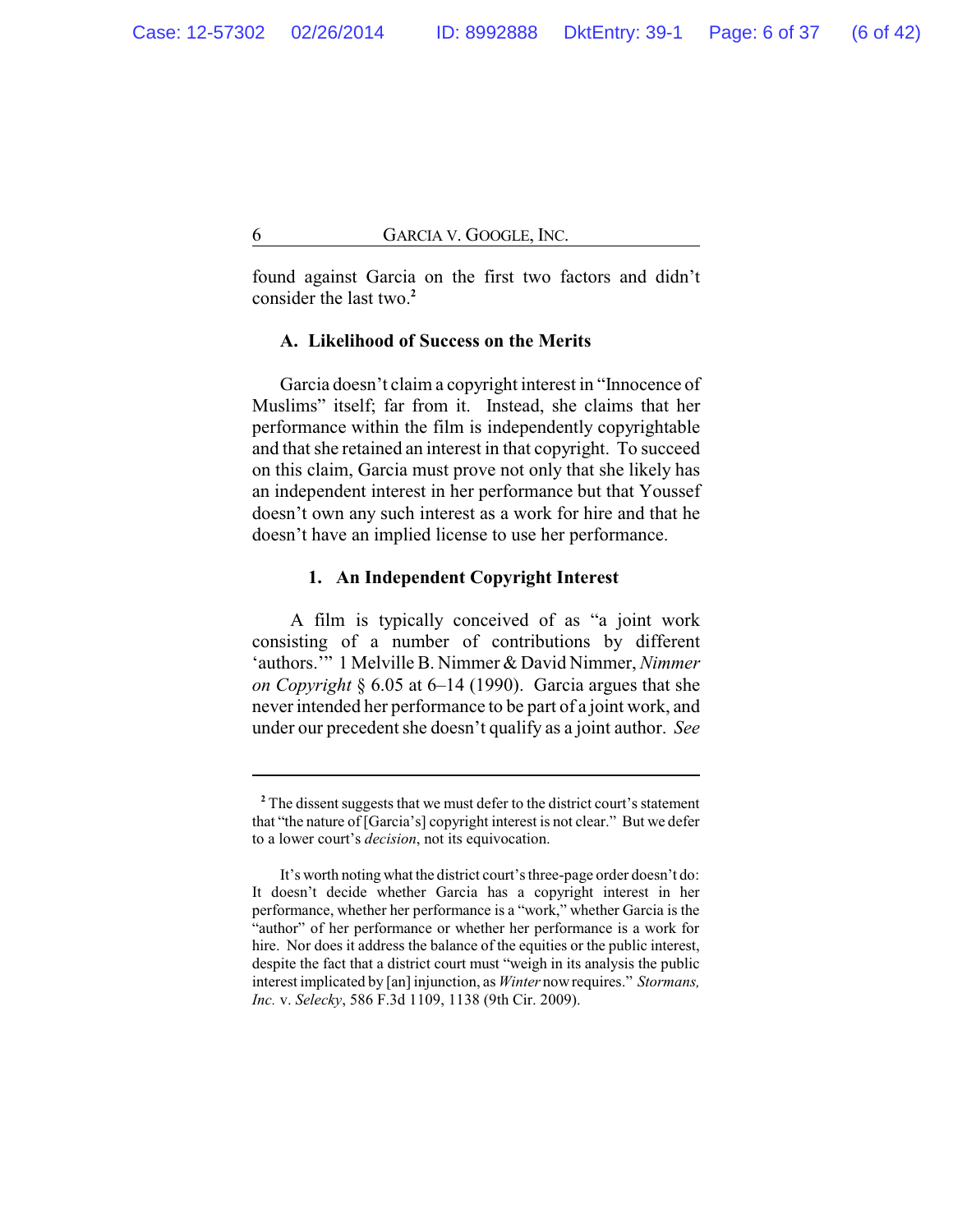*Aalmuhammed* v. *Lee*, 202 F.3d 1227, 1231–36 (9th Cir. 2000). But just because Garcia isn't a joint author of "Innocence of Muslims" doesn't mean she doesn't have a copyright interest in her own performance within the film.**<sup>3</sup>**

Whether an individual who makes an independently copyrightable contribution to a joint work can retain a copyright interest in that contribution is a rarely litigated question. *See Thomson* v. *Larson*, 147 F.3d 195, 206 (2d Cir. 1998) (dismissing similar argument on procedural grounds); *see also* David Nimmer, Address, *Copyright in the Dead Sea Scrolls: Authorship and Originality*, 38 Hous. L. Rev. 1, 186–87 & n.942 (2001). But nothing in the Copyright Act suggests that a copyright interest in a creative contribution to a work simply disappears because the contributor doesn't qualify as a joint author of the entire work. 17 U.S.C. § 102(a) ("Copyright protection subsists . . . in original works of authorship fixed in any tangible medium . . . ."). Where, as here, the artistic contribution is fixed, the key question remains whether it's sufficiently creative to be protectible.**<sup>4</sup>**

Google argues that Garcia didn't make a protectible contribution to the film because Youssef wrote the dialogue

**<sup>3</sup>** Although the dissent claims that "Garcia's interest in her acting performance may best be analyzed as a joint work with Youssef," Dissent 23 n.3, it doesn't explain why. A work is joint only if the authors involved in its creation *intend* that it be so. *See* 17 U.S.C. § 101. Garcia expressly disclaims such intent and there is no evidence in the record that Youssef intended to create a joint work.

**<sup>4</sup>** Neither party raised the issue of whether the author of a dramatic performance must personally fix his work in a tangible medium. Because the question is not properly before us, we do not decide it. The parties are free to raise it in the district court on remand.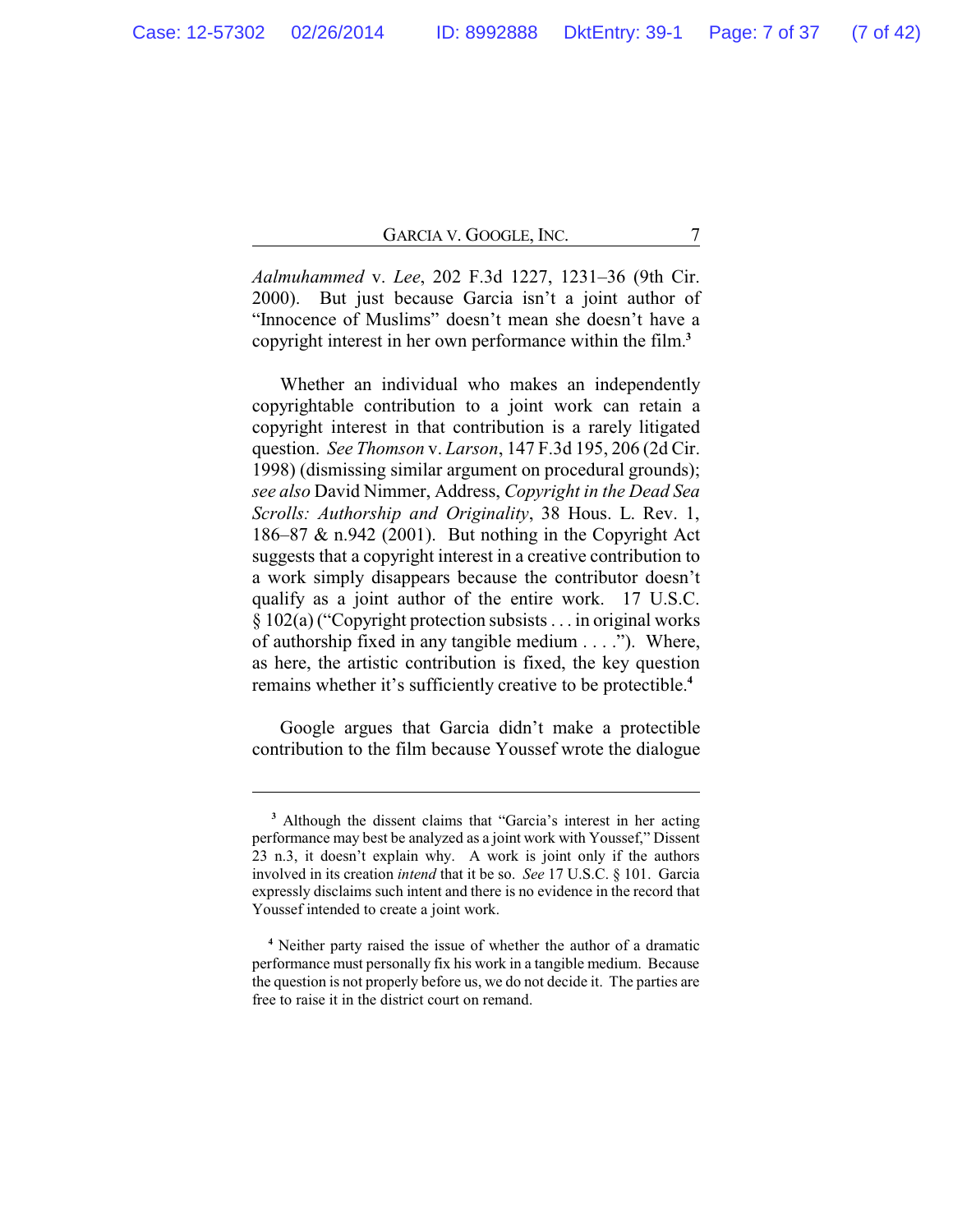she spoke, managed all aspects of the production and later dubbed over a portion of her scene. But an actor does far more than speak words on a page; he must "live his part inwardly, and then . . . give to his experience an external embodiment." Constantin Stanislavski, *An Actor Prepares* 15, 219 (Elizabeth Reynolds Hapgood trans., 1936). That embodiment includes body language, facial expression and reactions to other actors and elements of a scene. *Id.* at 218–19. Otherwise, "every shmuck . . . is an actor because everyone . . . knows how to read." Sanford Meisner & Dennis Longwell, *Sanford Meisner on Acting* 178 (1987).

An actor's performance, when fixed, is copyrightable if it evinces "some minimal degree of creativity . . . 'no matter how crude, humble or obvious' it might be." *Feist Publ'ns, Inc.* v. *Rural Tel. Serv. Co.*, 499 U.S. 340, 345 (1991) (quoting 1 *Nimmer on Copyright* § 1.08[C][1]). That is true whether the actor speaks, is dubbed over or, like Buster Keaton, performs without any words at all. *Cf.* 17 U.S.C. § 102(a)(4) (noting "pantomimes and choreographic works" are eligible for copyright protection). It's clear that Garcia's performance meets these minimum requirements.

*Aalmuhammed* isn't to the contrary because it does not, as the dissent would have it, "articulate[] general principles of authorship." Dissent 25. *Aalmuhammed* only discusses what is required for a contributor to a work to assert joint ownership over the *entire* work: "We hold that authorship is required under the statutory definition of a joint work, and that authorship is not the same thing as making a valuable and copyrightable contribution." 202 F.3d at 1232. *Aalmuhammed* plainly contemplates that an individual *can* make a "copyrightable contribution" and yet not become a joint author of the whole work. *Id.* For example, the author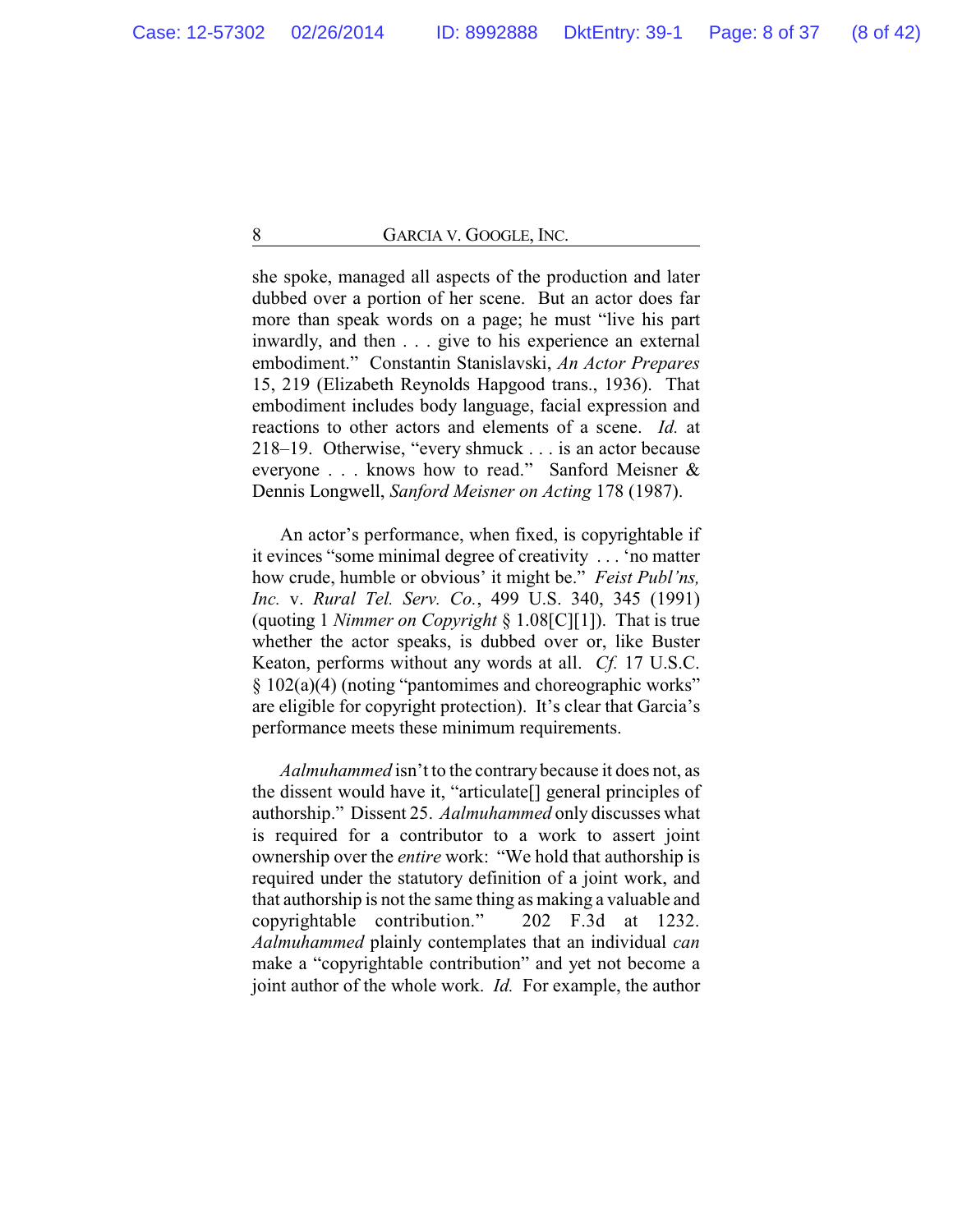of a single poem does not necessarily become a co-author of the anthology in which the poem is published. It makes sense to impose heightened requirements on those who would leverage their individual contribution into ownership of a greater whole, but those requirements don't apply to the copyrightability of all creative works, for which only a "minimal creative spark [is] required by the Copyright Act and the Constitution." *Feist Publ'ns*, 499 U.S. at 363.**<sup>5</sup>**

Nor does *Midler* v. *Ford Motor Co.*, 849 F.2d 460 (9th Cir. 1988), speak to the problem before us. First, of course, *Midler* isn't a copyright case at all—it's a right of publicity case that happens to discuss copyright in the context of preemption, not infringement. Second, *Midler* discusses the copyrightabilityof a performer's *voice*—not her performance. *See* 849 F.2d at 462. A performer's voice is analogous to her image, which we've said "is not a work of authorship" under the Copyright Act. *Downing* v. *Abercrombie & Fitch*, 265 F.3d 994, 1004 (9th Cir. 2001). But that doesn't answer the question of whether the artist's creativity, expressed *through* her voice or image, is protected by copyright. Just because someone's voice—its particular timber and quality—can't be copyrighted, doesn't mean that a performance made using that voice can never be protected. In fact, many vocal performances *are* copyrighted. *See, e.g.*,

**<sup>5</sup>** Our decision today does not "read[] the authorship requirement out of the Copyright Act and the Constitution." Dissent 26. An author "in a constitutional sense" is one "'to whom anything owes its origin; originator; maker.'" *Feist Publ'ns*, 499U.S. at 346 (quoting*Burrow-Giles Lithographic Co.* v. *Sarony*, 111 U.S. 53, 58 (1884)). In other words, the creator of copyrightable artistic expression is an author. Which is why, for example, Sinéad O'Connor can claim a copyright in her performance of "Nothing Compares 2 U" even though the song was written by Prince.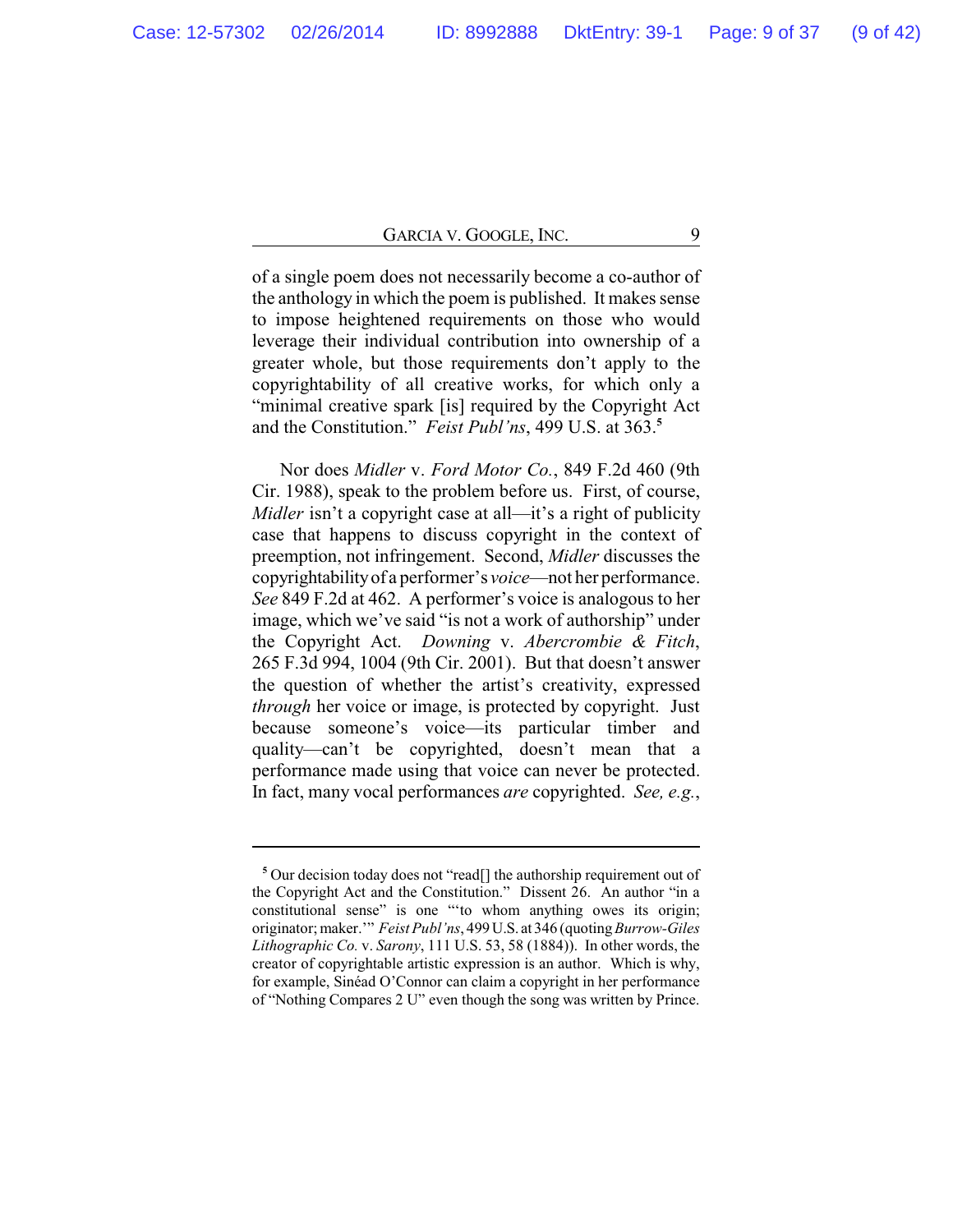*Laws* v. *Sony Music Entm't, Inc.*, 448 F.3d 1134, 1141 (9th Cir. 2006).

Recognizing that Garcia may have a copyright interest in her performance isn't the end of the inquiry. A screenplay is itself a copyrightable creative work and a film is a derivative work of the screenplay on which it is based. *See Gilliam* v. *Am. Broad. Cos.*, 538 F.2d 14, 20 (2d Cir. 1976); *see also* 17 U.S.C. § 101; 2 *Nimmer on Copyright* § 2.10[A] n.8. Where, as here, an actor's performance is based on a script, the performance is likewise derivative of the script, such that the actor might be considered to have infringed the screenwriter's copyright. And an infringing derivative work isn't entitled to copyright protection. *See* 17 U.S.C. § 103(a); *see also U.S. Auto Parts Network, Inc.* v. *Parts Geek, LLC*, 692 F.3d 1009, 1016 (9th Cir. 2012).

Of course, by hiring Garcia, giving her the script and turning a camera on her, Youssef implicitly granted her a license to perform his screenplay. *See Effects Assocs., Inc.* v. *Cohen*, 908 F.2d 555, 558–59 (9th Cir. 1990). This doesn't mean that Garcia owns a copyright interest in the entire scene: She can claim copyright in her own contribution but not in "preexisting material" such as the words or actions spelled out in the underlying script. 17 U.S.C. § 103(b); *see also U.S. Auto Parts Network, Inc.*, 692 F.3d at 1016. Garcia may assert a copyright interest only in the portion of "Innocence of Muslims" that represents her individual creativity, but even if her contribution is relatively minor, it isn't de minimis. *See Feist*, 499 U.S. at 359, 363. We need not and do not decide whether every actor has a copyright in his performance within a movie. It suffices for now to hold that, while the matter is fairly debatable, Garcia is likely to prevail.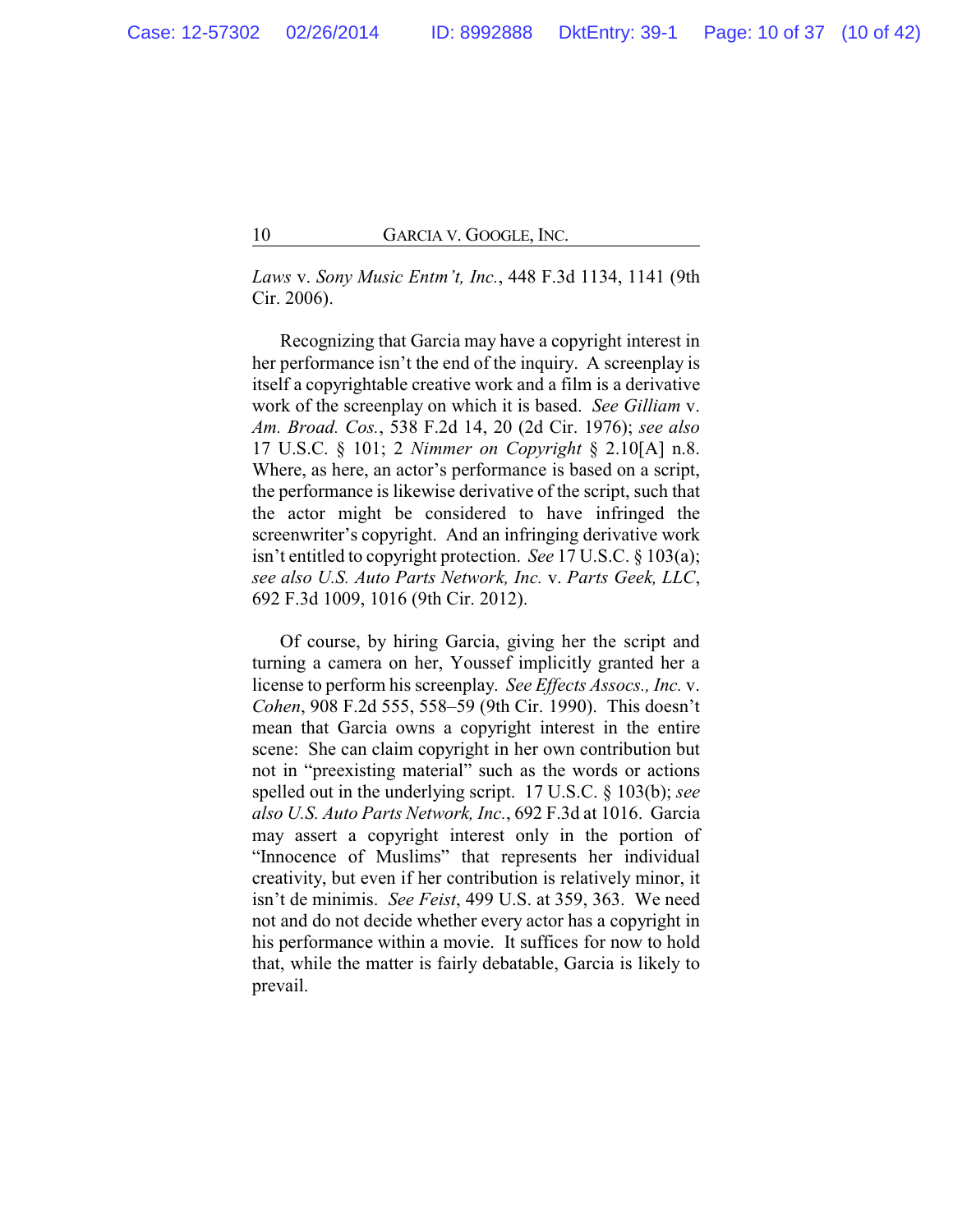As the above discussion makes clear, any analysis of the rights that might attach to the numerous creative contributions that make up a film can quickly become entangled in an impenetrable thicket of copyright. But it rarely comes to that because copyright interests in the vast majority of films are covered by contract, the work for hire doctrine or implied licenses. *See* F. Jay Dougherty, *Not a Spike Lee Joint? Issues in the Authorship of Motion Pictures Under U.S. Copyright Law*, 49 UCLA L. Rev. 225, 238, 317–18, 327–33 (2001). Here, Google argues that Garcia's performance was a work made for hire or, alternatively, that she granted Youssef an implied license to use her performance in "Innocence of Muslims."

## **2. Work For Hire**

Under the work for hire doctrine, the rights to Garcia's performance vested in Youssef if Garcia was Youssef's employee and acted in her employment capacity or was an independent contractor who transferred her interests in writing. *See* 17 U.S.C. §§ 101, 201(b); *see also Cmty. for Creative Non-Violence* v. *Reid*, 490 U.S. 730, 751 (1989).

The "term 'employee'" refers "to a hired party in a conventional employment relationship," and the question of employment is analyzed under traditional principles of agency. *Reid*, 490 U.S. at 743, 751. Garcia's case is a good example of why it is difficult to categorize an actor, particularly one in a small role, as a conventional employee. Youssef hired Garcia for a specific task, she only worked for three days and she claims she received no health or other traditional employment benefits. *See id.* at 751–52. As we've recognized, this difficulty is why 17 U.S.C. § 101 "specifically addresses the movie . . . industr[y], affording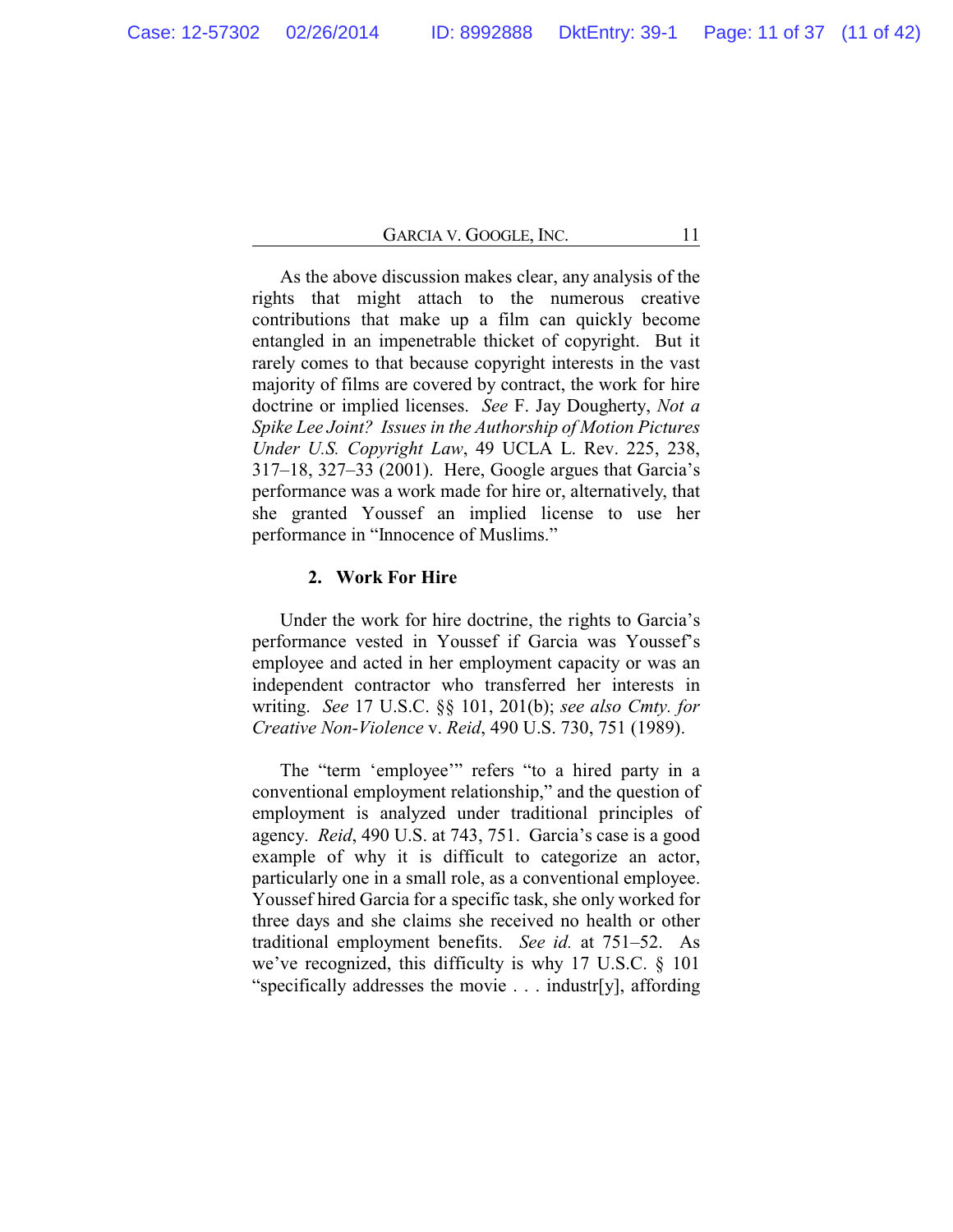moviemakers a simple, straightforward way of obtaining ownership of the copyright in a creative contribution namely, a written agreement." *Effects Assocs.*, 908 F.2d at 558. Youssef didn't obtain a written agreement,**<sup>6</sup>** and Garcia simply doesn't qualify as a traditional employee on this record.

The dissent believes Garcia was an employee primarily because "Youssef controll[ed] both the manner and means of making the film, including the scenes featuring Garcia" and Youssef "was engaged in the business of film making at the time." Dissent 32. But there's no evidence in the record that Youssef directed the film or that he controlled the manner in which any part of the film—much less Garcia's scene—was shot. In fact, Youssef has claimed only that he wrote the screenplay.

There's nothing in the record to suggest that Youssef was in the "regular business" of making films. *Reid*, 490 U.S. at 752. He'd held many jobs, but there's no indication he ever worked in the film industry. And there's no evidence he had any union contracts, relationships with prop houses or other film suppliers, leases of studio space or distribution agreements. The dissent would hold that Youssef was in the "regular business" of filmmaking simply because he made "Innocence of Muslims." But if shooting a single amateur

**<sup>6</sup>** Neither party claims that Garcia signed a work for hire agreement. In the district court, Google produced an agreement, purportedly signed by Garcia, that transferred all of her rights in her performance to the film's producers. Garcia responded by submitting the declaration of a handwriting expert opining that Garcia's signature had been forged. The district court didn't address the agreement or its authenticity.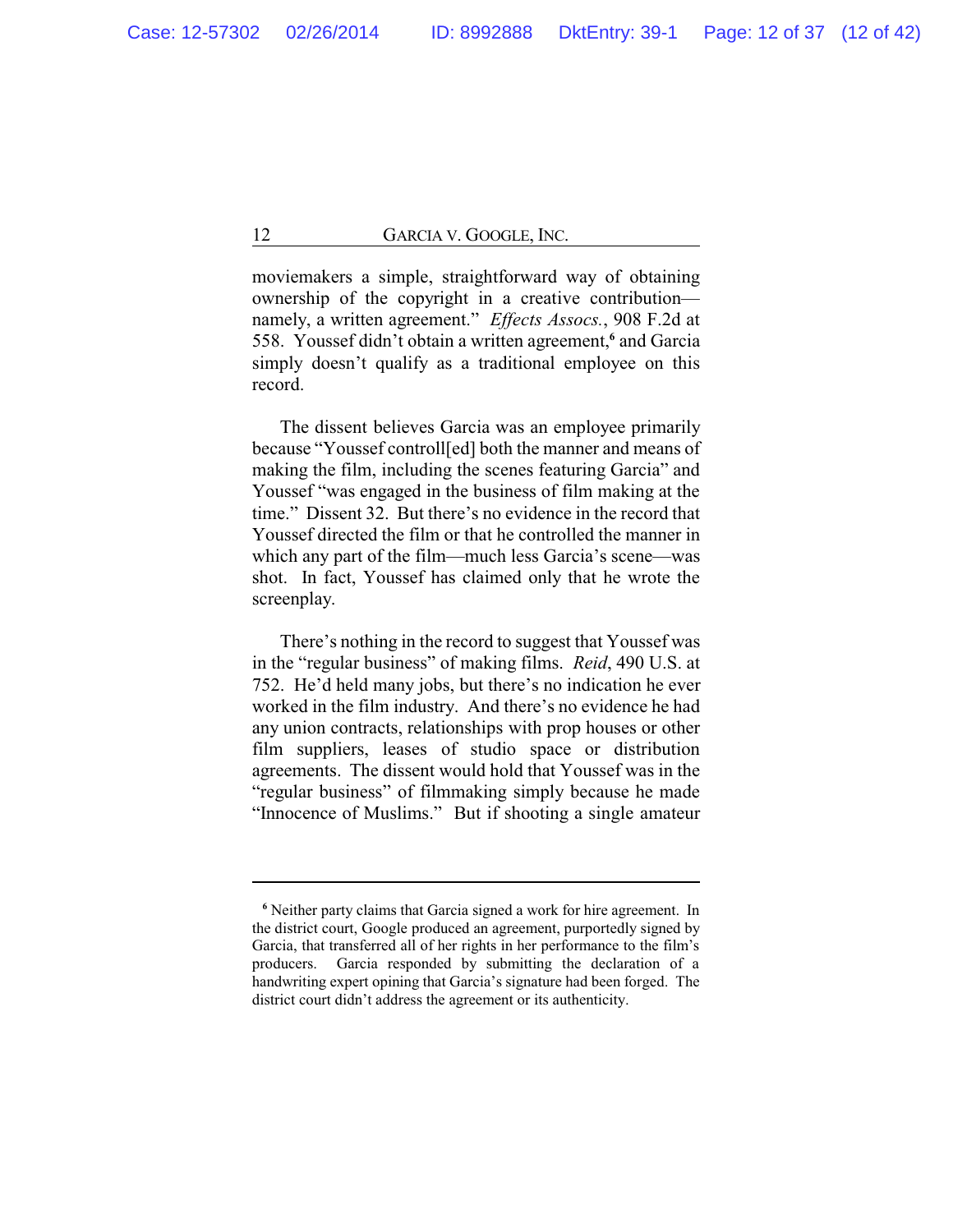film amounts to the regular business of filmmaking, every schmuck with a videocamera becomes a movie mogul.

## **3. Implied License**

A non-exclusive license maybe implied from conduct and arises where a plaintiff "create[s] a work at defendant's request and hand[s] it over, intending that defendant copy and distribute it." *Effects Assocs.*, 908 F.2d at 558. We've found an implied license where the plaintiff's contribution to a film or other work would otherwise be worthless or of "minimal value." *Id.* at 559; *see also Oddo* v. *Ries*, 743 F.2d 630, 634 (9th Cir. 1984). That is the case here. Garcia auditioned for a role in a particular film, was paid for her performance and had every reason to believe Youssef would eventually release the film. Without an implied license, the performance for which she was paid would be unusable. Therefore, we agree with Google that Garcia granted Youssef an implied license.

Any such license must be construed broadly. If the scope of an implied license was exceeded merely because a film didn't meet the ex ante expectation of an actor, that license would be virutally meaningless. *See Foad Consulting Grp., Inc.* v. *Azzalino*, 270 F.3d 821, 837–38 (9th Cir. 2001) (Kozinski, J., concurring). A narrow, easily exceeded license could allow an actor to force the film's author to re-edit the film—in violation of the author's exclusive right to prepare derivative works. *See* 17 U.S.C. § 106(2). Or the actor could prevent the film's author from exercising his exclusive right to show the work to the public. *See* 17 U.S.C. § 106(4). In other words, unless these types of implied licenses are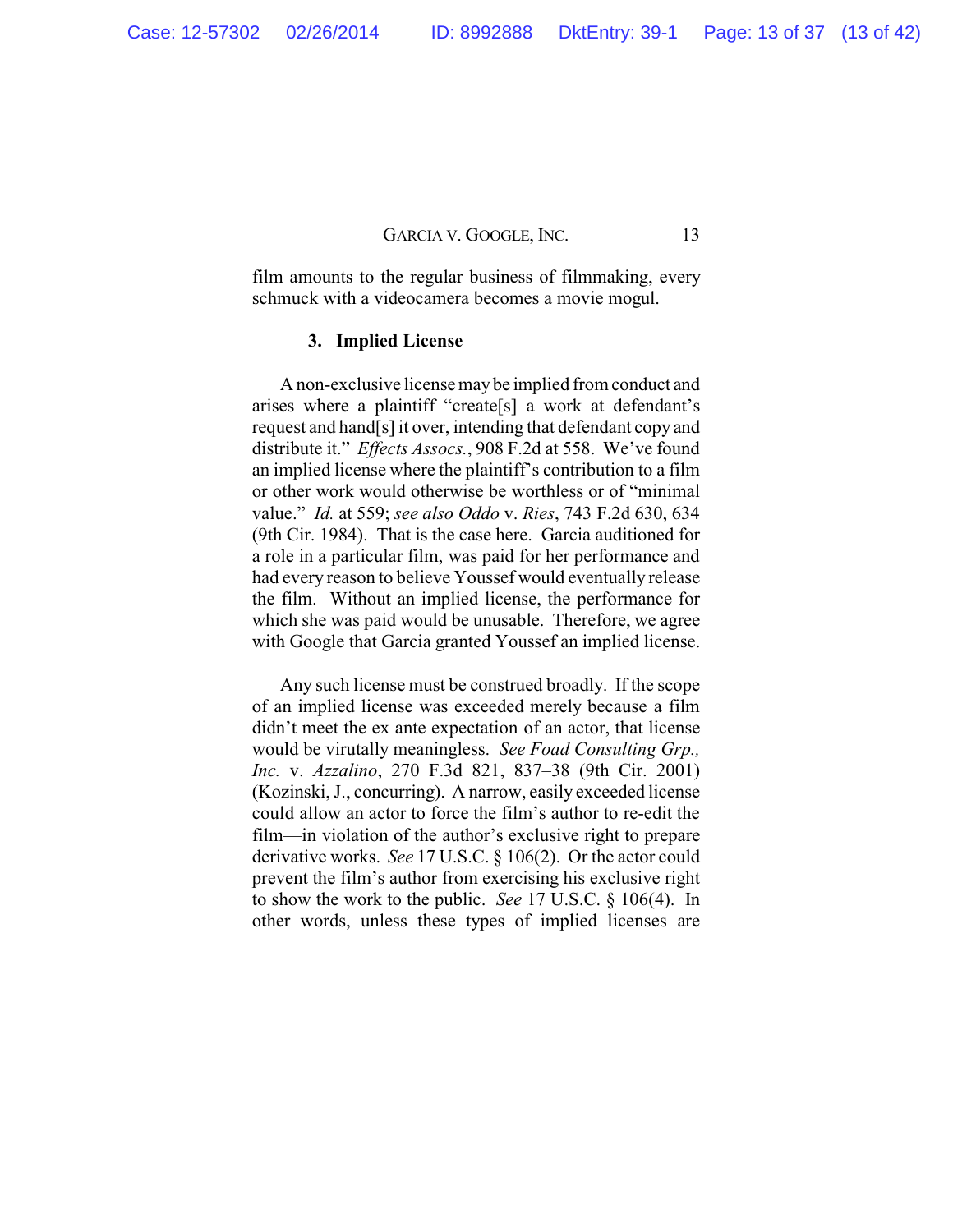construed very broadly, actors could leverage their individual contributions into de facto authorial control over the film.**<sup>7</sup>**

Nevertheless, even a broad implied license isn't unlimited. *See Oddo*, 743 F.2d at 634. Garcia was told she'd be acting in an adventure film set in ancient Arabia. Were she now to complain that the film has a different title, that its historical depictions are inaccurate, that her scene is poorly edited or that the quality of the film isn't as she'd imagined, she wouldn't have a viable claim that her implied license had been exceeded. But the license Garcia granted Youssef wasn't so broad as to cover the use of her performance in *any* project. Here, the problem isn't that "Innocence of Muslims" is not an Arabian adventure movie: It's that the film isn't intended to entertain at all. The film differs so radically from anything Garcia could have imagined when she was cast that it can't possibly be authorized by any implied license she granted Youssef.

A clear sign that Youssef exceeded the bounds of any license is that he lied to Garcia in order to secure her participation, and she agreed to perform in reliance on that lie. Youssef's fraud alone is likely enough to void any agreement he had with Garcia. *See* 26 Samuel Williston & Richard A. Lord, *A Treatise on the Law of Contracts* § 69:4 (4th ed. 2003). But even if it's not, it's clear evidence that his inclusion of her performance in "Innocence of Muslims"

**<sup>7</sup>** Construing such implied licenses narrowly would also undermine our joint authorship jurisprudence. Most actors don't qualify as joint authors. *See Aalmuhammed*, 202 F.3d at 1232–33. Yet, if any actor who doesn't like the final version of a movie could keep it from being released, he'd have more control over the film than a joint author. *See* 1 *Nimmer on Copyright* § 6.10[A][1][a], at 6–36 ("[A] joint owner may exploit the work himself, without obtaining the consent of the other joint owners.").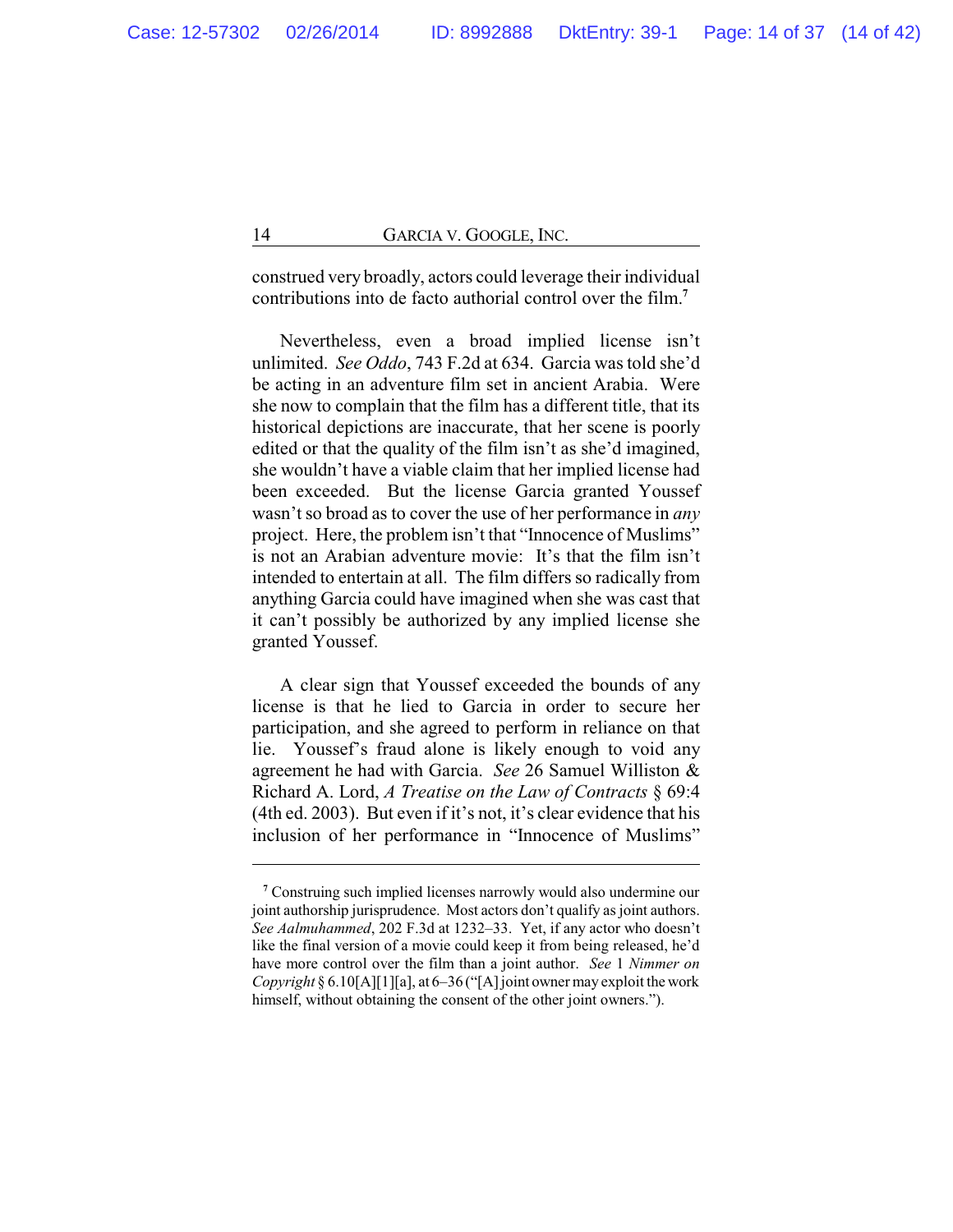exceeded the scope of the implied license and was, therefore, an unauthorized, infringing use.

The situation in which a filmmaker uses a performance in a way that exceeds the bounds of the broad implied license granted by an actor will be extraordinarily rare. But this is such a case. Because it is, Garcia has demonstrated that she's likely to succeed on the merits of her claim. *Winter*, 555 U.S. at 20.

#### **B. Irreparable Harm**

Garcia argues that she suffers irreparable harm both because of the ongoing infringement of her copyright and because that infringement subjects her to continuing, credible death threats. Irreparable harm isn't presumed in copyright cases. *Perfect 10, Inc.* v. *Google, Inc.*, 653 F.3d 976, 980–81 (9th Cir. 2011). Therefore, Garcia must show that the damage to her reputation and threats against her life constitute irreparable harm.

The district court found that Garcia failed to make this required showing, primarily because she didn't bring suit until several months after "Innocence of Muslims" was uploaded to YouTube. It's true that a "long delay before seeking a preliminary injunction implies a lack of urgency and irreparable harm." *Oakland Tribune, Inc.* v. *Chronicle Publ'g Co.*, 762 F.2d 1374, 1377 (9th Cir. 1985). But this is so because a preliminary injunction is based "'upon the theory that there is an urgent need for speedy action'" and by "'sleeping on its rights a plaintiff demonstrates [a] lack of" urgency. *Lydo Enters., Inc.* v. *City of Las Vegas*, 745 F.2d 1211, 1213 (9th Cir. 1984) (quoting *Gillette Co.* v. *Ed Pinaud, Inc.*, 178 F. Supp. 618, 622 (S.D.N.Y. 1959)).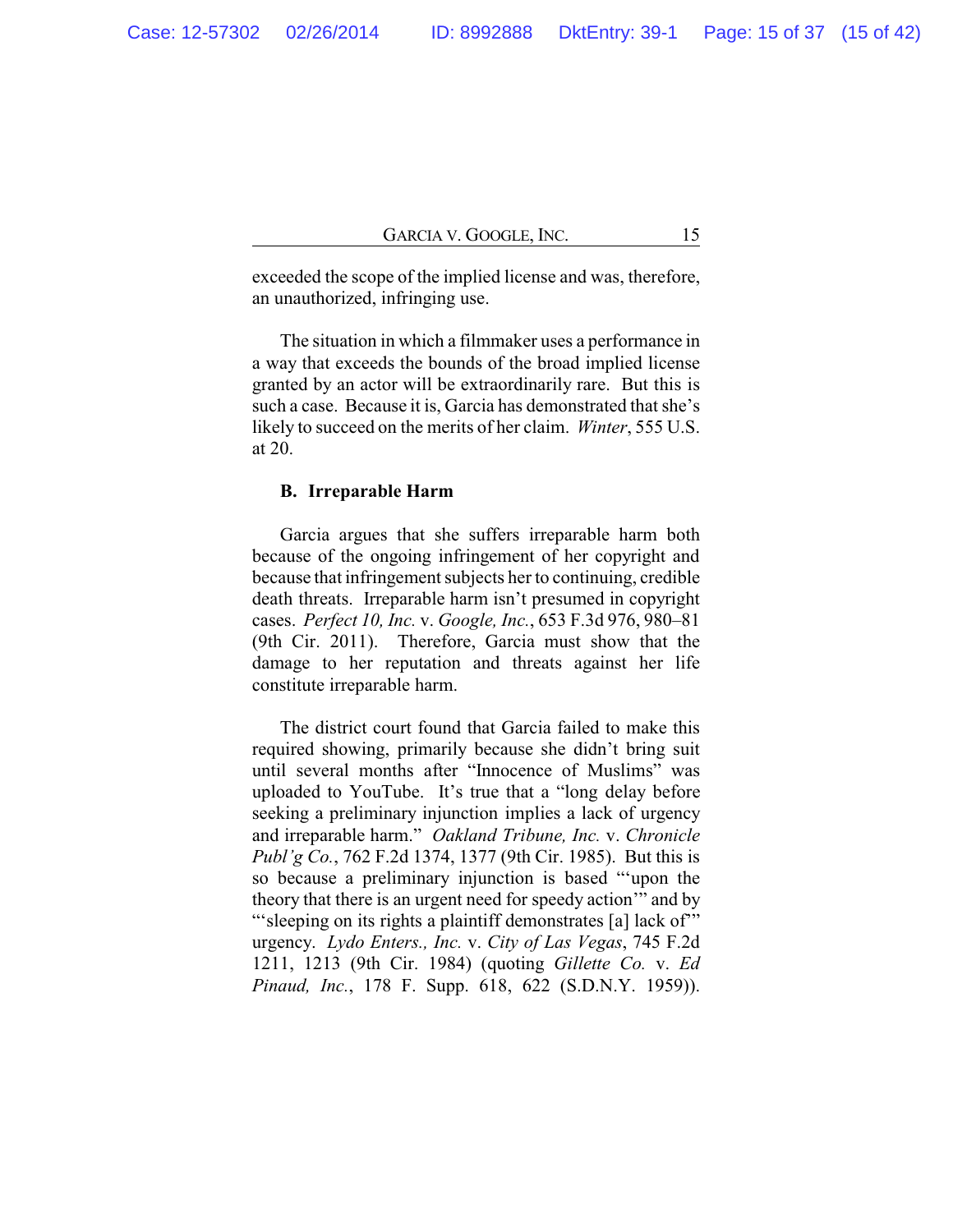There's no dispute that, here, Garcia took legal action as soon as the film received worldwide attention and she began receiving death threats—in other words, as soon as there was a "need for speedy action." *Id.* Because the need for immediate action didn't arise until she was threatened, Garcia wasn't dilatory in bringing the lawsuit.

The harm Garcia complains of is real and immediate. *See City of L.A.* v. *Lyons*, 461 U.S. 95, 111 (1983). She has provided unrefuted evidence that the threats against her are ongoing and serious, she has already been forced to take significant security precautions when traveling and she moved to a new home and relocated her business as a safety measure. Although past injuries aren't sufficient to establish irreparable harm for purposes of an injunction, *id.* at 103, Garcia has amply demonstrated that, absent an injunction, she'll continue to suffer concrete harms—whether in the form of ongoing security requirements or actual harm to her person.

Beyond establishing that she faces an imminent harm, Garcia must show a "sufficient causal connection" between that harm and the conduct she seeks to enjoin such that the injunction would effectively curb the risk of injury. *Perfect 10*, 653 F.3d at 981–82. Despite her understandable focus on the threats against her life, Garcia has brought a copyright action. Therefore, she needs to show that the harm she alleges is causally related to the infringement of her copyright.

She's made such a showing. Youssef's unauthorized inclusion of her performance in "Innocence of Muslims" undisputedly led to the threats against Garcia. Google argues that any harm arises solely out of Garcia's participation in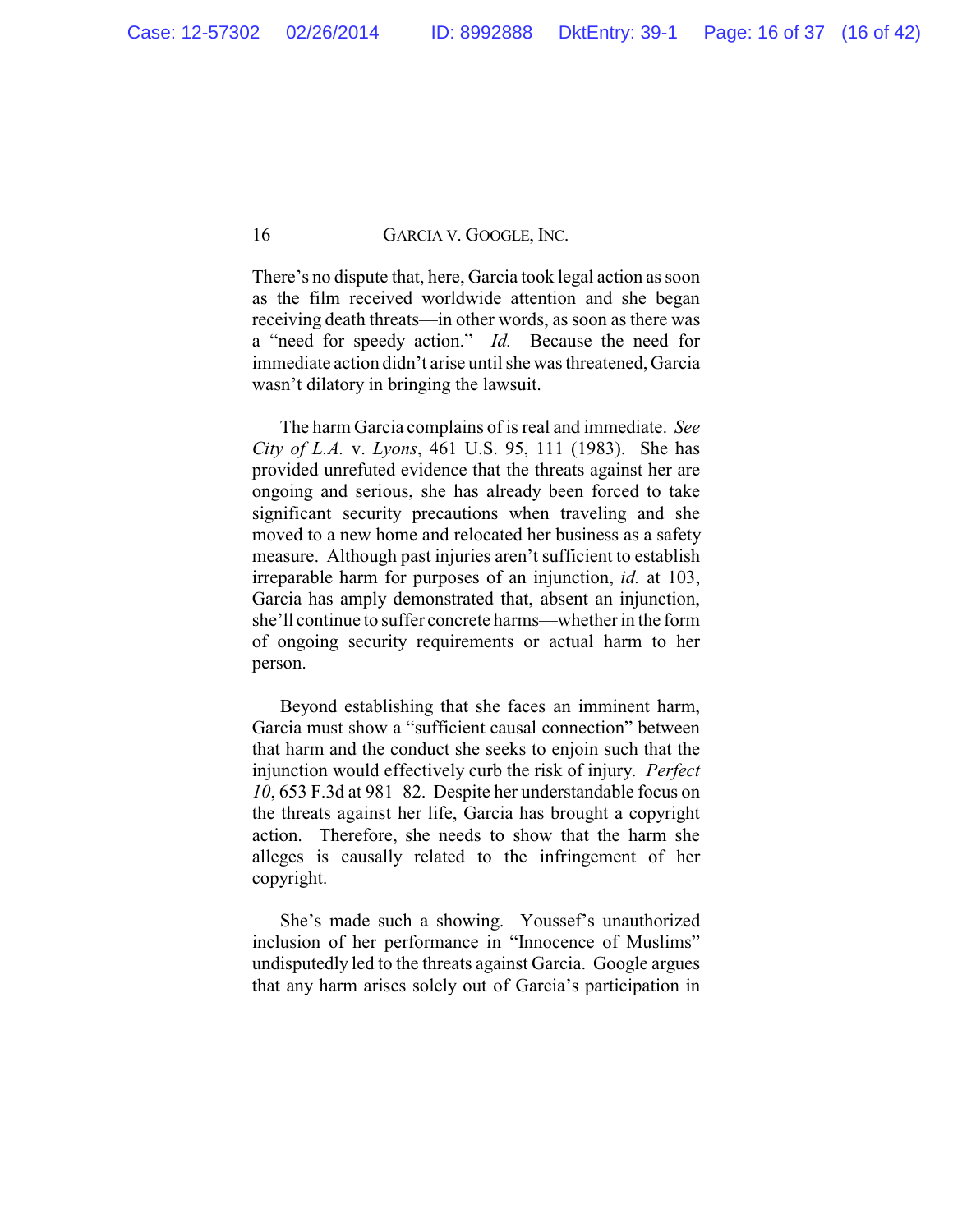"Innocence of Muslims" and not out of YouTube's continued hosting of the film. But Garcia has shown that removing the film from YouTube will help disassociate her from the film's anti-Islamic message and that such disassociation will keep her from suffering future threats and physical harm. Although Google asserts that the film is so widespread that removing it from YouTube will have no effect, it has provided no evidence to support this point.**<sup>8</sup>** Taking down the film from YouTube will remove it from a prominent online platform—the platform on which it was first displayed—and will curb the harms of which Garcia complains.

It is not irrelevant that the harm Garcia complains of is death or serious bodily harm, which the dissent fails to mention. Death is an "irremediable and unfathomable" harm, *Ford* v. *Wainwright*, 477 U.S. 399, 411 (1986), and bodily injury is not far behind. To the extent the irreparable harm inquiry is at all a close question, we think it best to err on the side of life.

#### **C. Balance of the Equities and The Public Interest**

Youssef lied to Garcia about the project in which she was participating. Her performance was used in a way that she

**<sup>8</sup>** Contrary to the dissent's suggestion, Garcia's affidavit doesn't establish that the film has been "widely discussed and disseminated." Dissent 34. It states only that Garcia reached out to the media to let the world know that she "d[id] not condone the film." We reject the dissent's uncharitable argument that Garcia should be penalized for attempting to protect her life and reputation by distancing herself from "Innocence of Muslims." We also reject Google's preposterous argument that any harm to Garcia is traceable to her filing of this lawsuit. Any publicity generated by Garcia's lawsuit is a necessary product of her attempt to protect herself and her legal rights after Google refused to do so.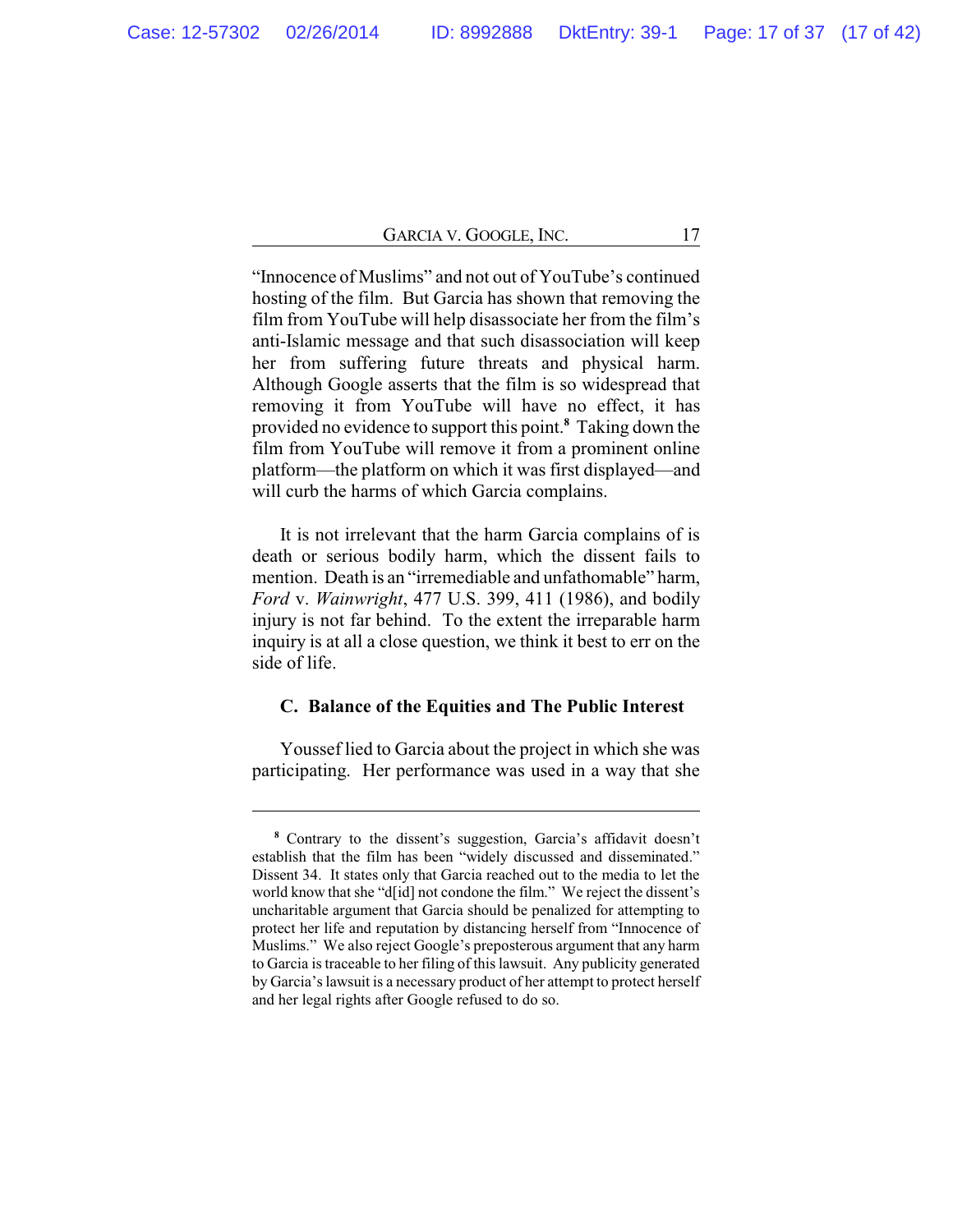found abhorrent and her appearance in the film subjected her to threats of physical harm and even death. Despite these harms, and despite Garcia's viable copyright claim, Google refused to remove the film from YouTube. It's hard to see how Google can defend its refusal on equitable grounds and, indeed, it doesn't really try. Instead, it argues that an injunction would be inequitable because of the overwhelming public interest in the continued hosting of "Innocence of Muslims" on YouTube.

The problem with Google's position is that it rests entirely on the assertion that Garcia's proposed injunction is an unconstitutional prior restraint of speech. But the First Amendment doesn't protect copyright infringement. *Cf. Eldred* v. *Ashcroft*, 537 U.S. 186, 219–220 (2003). Because Garcia has demonstrated a likelihood of success on her claim that "Innocence of Muslims" infringes her copyright, Google's argument fails. The balance of equities therefore clearly favors Garcia and, to the extent the public interest is implicated at all, it, too, tips in Garcia's direction.

\* \* \*

This is a troubling case. Garcia was duped into providing an artistic performance that was used in a way she never could have foreseen. Her unwitting and unwilling inclusion in "Innocence of Muslims" led to serious threats against her life. It's disappointing, though perhaps not surprising, that Garcia needed to sue in order to protect herself and her rights.

But she has sued and, more than that, she's shown that she is likely to succeed on her copyright claim, that she faces irreparable harm absent an injunction and that the balance of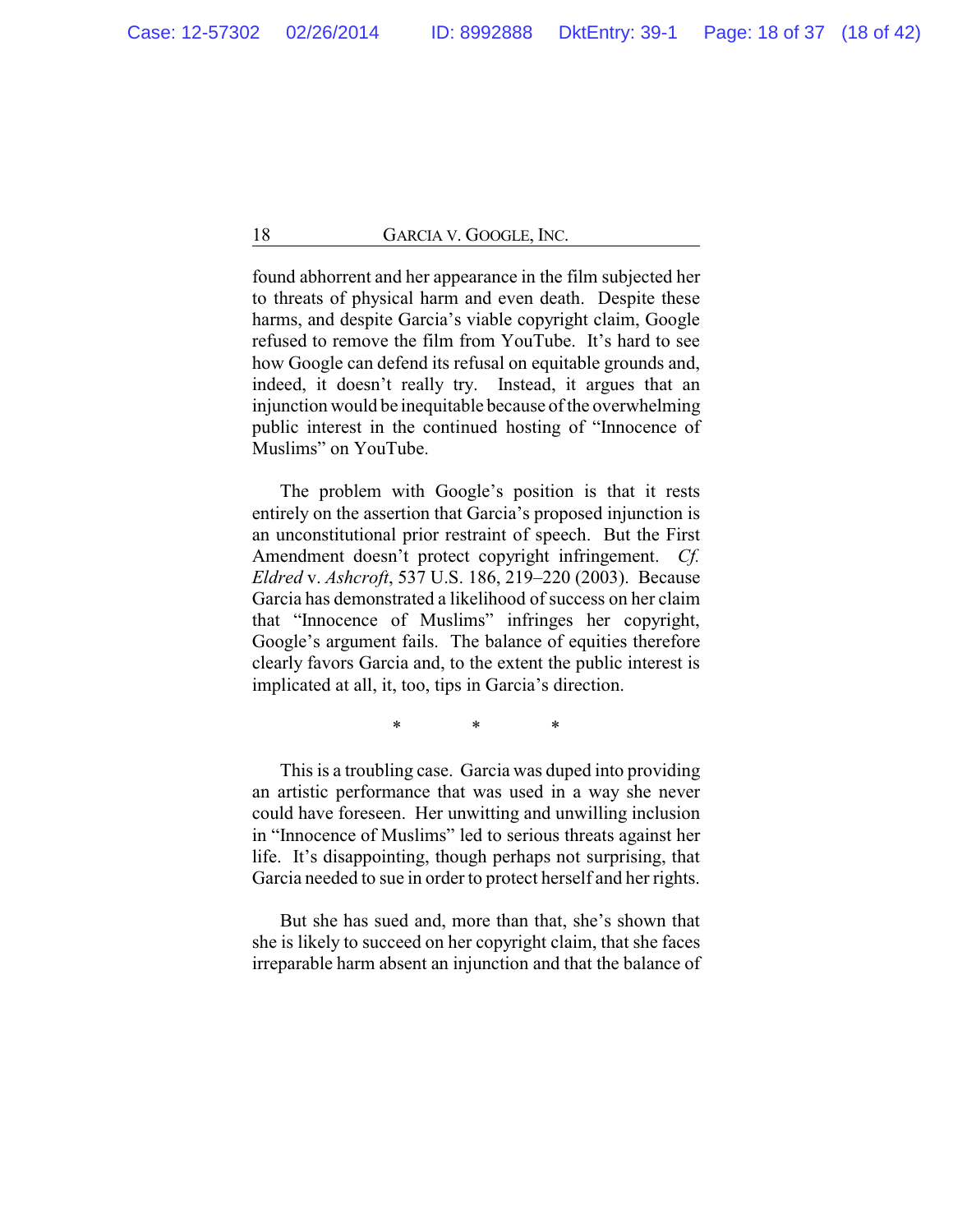equities and the public interest favor her position. The district court abused its discretion in finding otherwise.

### **REVERSED AND REMANDED<sup>9</sup>**

#### N.R. SMITH, Circuit Judge, dissenting

Because the facts and law do not "clearly favor" issuing a preliminary injunction to Garcia, the district court did not abuse its discretion in denying Garcia's requested relief. As a result, I must dissent.

### **I. Standard of Review**

The majority opinion omits applying the requisite standard of review that is especially pertinent to Garcia's requested relief. Mandatory preliminary injunctions, similar to the one issued today, are "particularly disfavored." *Stanley v. Univ. of S. Cal.*, 13 F.3d 1313, 1320 (9th Cir. 1994).

Different from the usual "prohibitory injunction," a "mandatory injunction goes well beyond simply maintaining the status quo *pendente lite*." *Id.* (internal quotation marks omitted). As an example, requiring a university to reappoint a faculty member whose contract had expired constitutes a

**<sup>9</sup>** Concurrent with this opinion, we have issued an order directing Google to take down all copies of "Innocence of Muslims" from YouTube and any other platforms within its control and to take all reasonable steps to prevent further uploads. This temporary injunction shall remain in place until the district court is able to enter a preliminary injunction consistent with our opinion.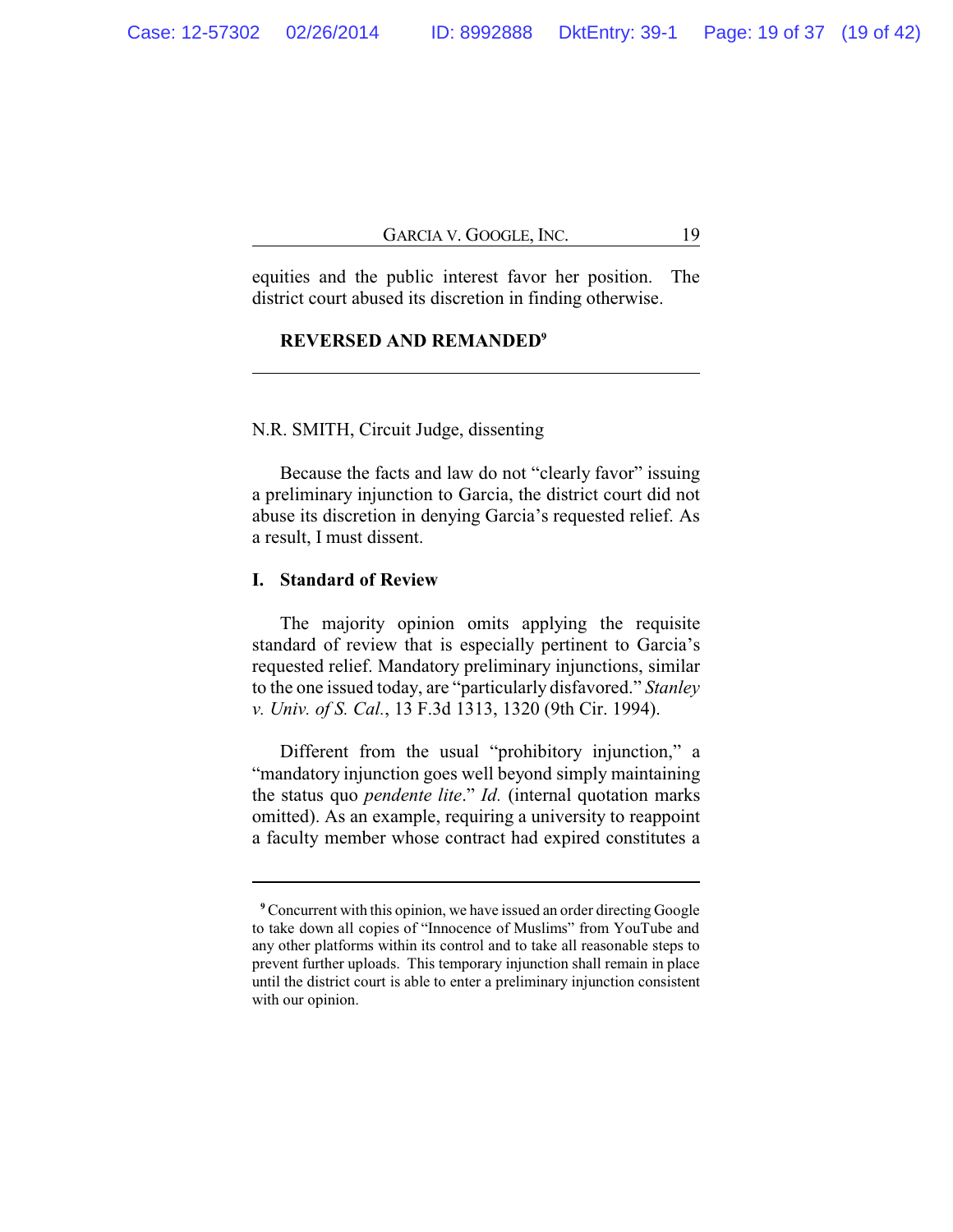mandatory injunction. *Id.*; *see also, e.g.*, *Marlyn Nutraceuticals, Inc. v. Mucos Pharma GmbH &Co.*, 571 F.3d 873, 879 (9th Cir. 2009) ("[T]he affirmative step of recalling [a] product" is also a mandatory injunction.). In the instant dispute, Garcia requests relief through a mandatory injunction. Rather than asking to maintain the status quo pending litigation, Garcia demands Google immediately remove a film from YouTube. Therefore, her request must be "subject to a higher degree of scrutiny because such relief is particularly disfavored under the law of this circuit."*Stanley*, 13 F.3d at 1320. This higher degree of scrutiny requires courts to be "extremely cautious" and "deny such relief unless the facts and law *clearly favor* the moving party." *Id.* at 1319–20 (internal quotation marks omitted, emphasis added). Indeed, mandatory injunctions "are not issued in doubtful cases." *Anderson v. United States*, 612 F.2d 1112, 1115 (9th Cir. 1979) (internal quotation marks omitted).

This standard's importance must be appreciated in conjunction with the general standard with which this court reviews a district court's decision to deny preliminary injunctive relief: "abuse of discretion." *Alliance for the Wild Rockies v. Cottrell*, 632 F.3d 1127, 1131 (9th Cir. 2011). As a result, the majority may only reverse if it were illogical or implausible, *United States v. Hinkson*, 585 F.3d 1247, 1263–64 (9th Cir. 2009), for the district court to conclude that the law and facts did not *clearly favor* Garcia, *Stanley*, 13 F.3d at 1320.**<sup>1</sup>**

Given this standard, the majority errs in requiring Google to pull the film from YouTube—at this stage of the litigation.

**<sup>1</sup>** Given this is the relevant standard of review, the district court's application of it is hardly "equivocation." *See* maj. op. at 6 n.2.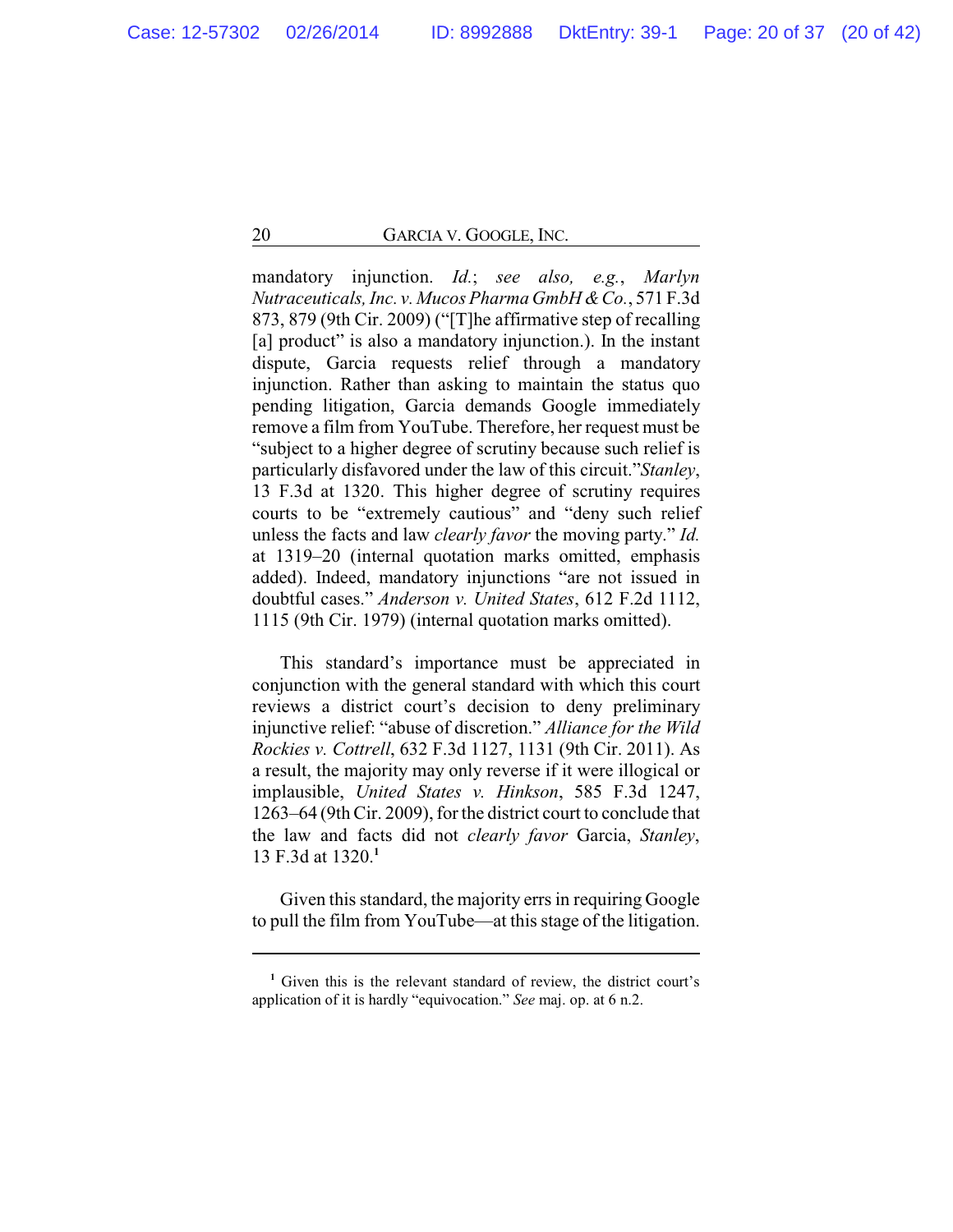The district court did not abuse its discretion in concluding that the law and facts did not clearly favor Garcia. Instead, the majority makes new law in this circuit in order to reach the result it seeks. We have never held that an actress's performance could be copyrightable. Indeed, "[t]here is little case law or statutory authority as to the position of performers as authors of an audiovisual work under U.S. law." F. Jay Dougherty, *Not a Spike Lee Joint? Issues in the Authorship of Motion Pictures under U.S. Copyright Law*, 49 UCLA L. Rev. 225, 300 (2001).

#### **II. Application of the** *Winter* **Factors**

## **A. Garcia's Likely Success on the Merits of Her Copyright Claim**

The district court concluded that it was unclear whether Garcia had a copyright interest in her acting performance. The district court's discretionary conclusion hardly appears illogical or implausible.

## **1. Copyright Interest**

A protected interest under the Copyright Act must be an "original work[] of authorship fixed in any tangible medium of expression. . . ." 17 U.S.C. § 102(a). Garcia does not clearly have a copyright interest in her acting performance, because (1) her acting performance is not a work, (2) she is not an author, and (3) her acting performance is too personal to be fixed.**<sup>2</sup>**

**<sup>2</sup>** The majority relies solely on a showing of originality to conclude Garcia has a copyrightable interest in her acting performance, maj. op. at 8 (citing *Feist Publ'ns, Inc. v. Rural Tel. Serv. Co.*, 499 U.S. 340, 345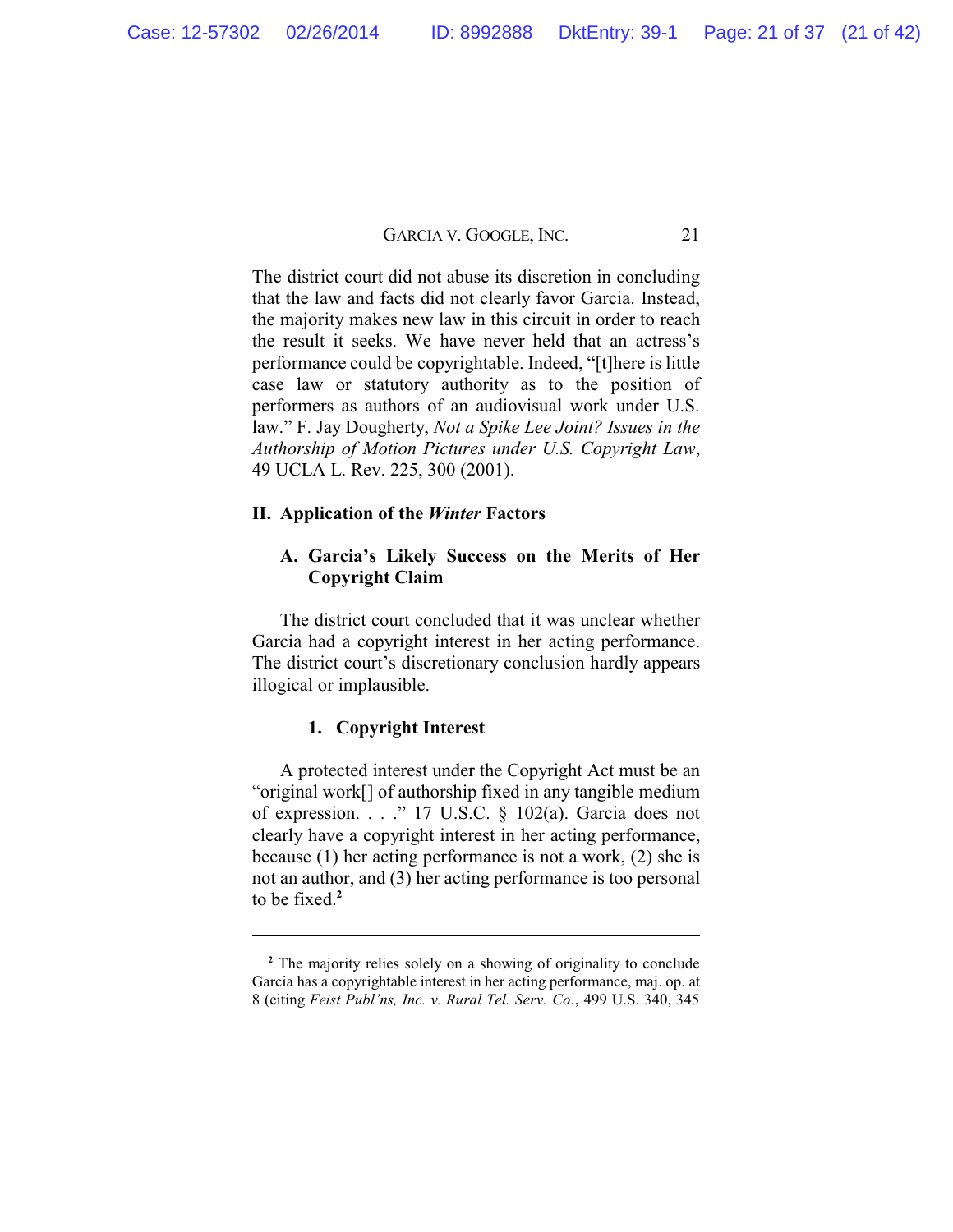### **a. Work**

To be protected, Garcia's acting performance must be a "work." *Id.* Congress has listed examples of copyrightable works, like architectural works, motion pictures, literary works, and pictorial or sculptural works. *Id*. The nature of these works is significantly different from an actress's individual performance in a film, casting doubt on the conclusion that the latter can constitute a work. *See Microsoft Corp. v. C.I.R.*, 311 F.3d 1178, 1184–85 (9th Cir. 2002) ("The doctrine of *noscitur a sociis* counsels that words should be understood by the company they keep.").

Section 101 of the Act is also instructive, because it differentiates a work from the performance of it. It defines "perform a 'work'" to mean "to recite, render, play, dance or *act it*." 17 U.S.C. § 101 (emphasis added). Given this provision, it is difficult to understand how Congress intended to extend copyright protection to this acting performance. While Congress distinguishes the performance from the work itself, the majority blurs this line. Its position contemplates something very different from amalgamating independently copyrightable interests into a derivative work. *See id.* at § 103(b).

Consistent with section 101, section 102(b) outlines that which is not given copyright protection. It states: "In no case does copyright protection for an original work of authorship extend to any idea, procedure, process, system, method of operation, concept, principle, or discovery, regardless of the form in which it is described, explained, illustrated, or embodied in such work." *Id.* at § 102(b). An acting

<sup>(1991)),</sup> but the Constitution and the Copyright Act require much more.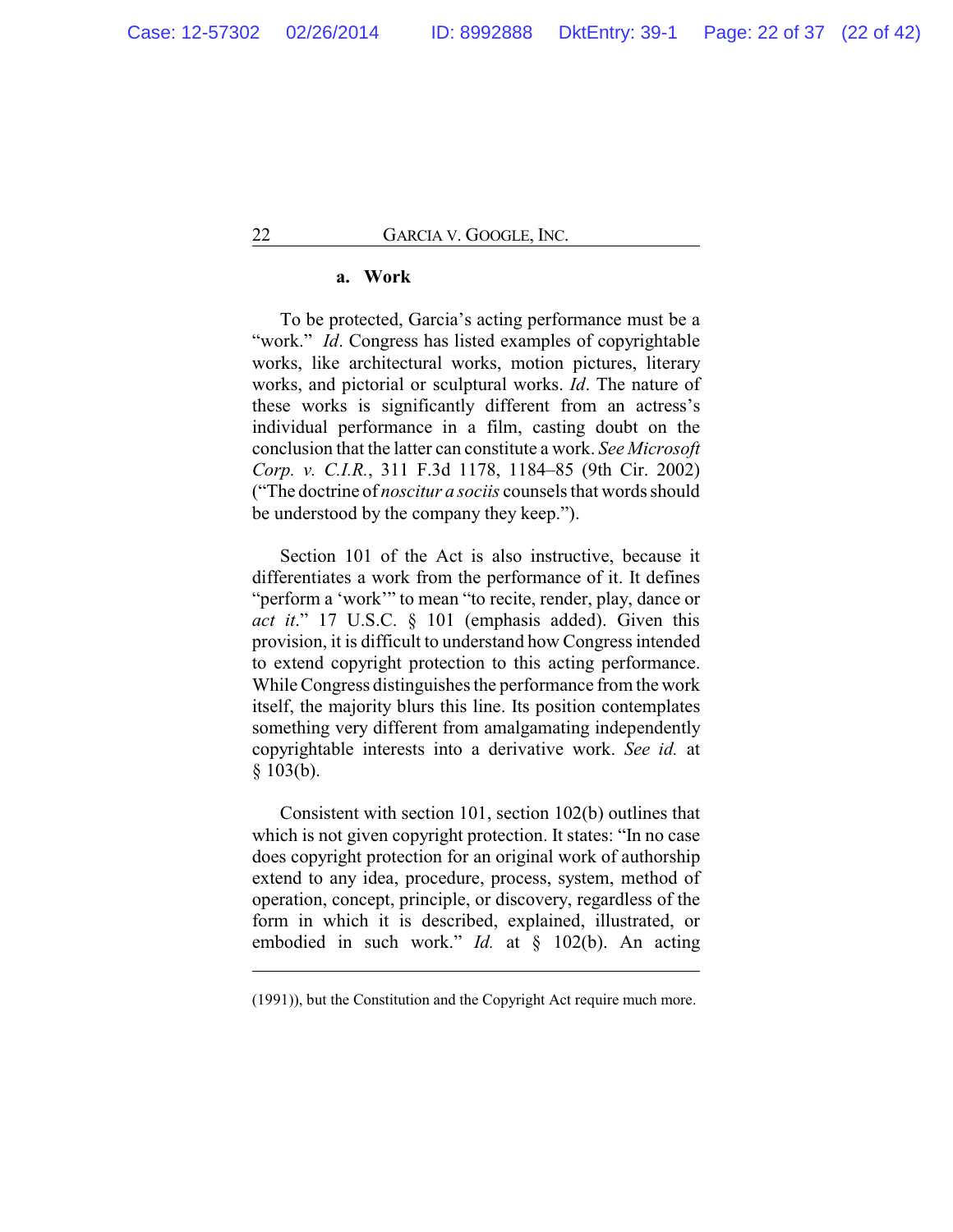performance resembles the "procedure" or "process" by which "an original work" is performed. *Id.* Therefore, "[i]n no case does copyright protection" extend to an acting performance, "regardless of the form in which it is described, illustrated, or embodied in" the original work. *Id.*

In sum, a motion picture is a work. *Id.* at § 102(a). A segment independently produced and then incorporated into a motion picture is also a work. *See, e.g.*, *Effects Assocs., Inc. v. Cohen*, 908 F.2d 555, 556 (9th Cir. 1990)*.* However, the Copyright Act does not clearly place an acting performance within its sphere of copyrightable works. As a result, the law and facts do not clearly favor finding a copyrightable interest in Garcia's acting performance.

#### **b. Authorship**

Like the work requirement, the Copyright Act also premises copyright protection on authorship. 17 U.S.C. § 102(a). Authorship is also a constitutional copyright requirement. *See* U.S. Const. Art. I, § 8, cl. 8; *Burrow-Giles Lithographic Co. v. Sarony*, 111 U.S. 53, 56 (1884). *Aalmuhammed v. Lee* is the most relevant case in this circuit on the question of authorship. 202 F.3d 1227 (9th Cir. 2000). Though the *Aalmuhammed* court discussed authorship in the context of joint authors of a film (which Garcia does not claim to be), it articulated general principles of authorship that assist in analyzing Garcia's interest in her acting performance.**<sup>3</sup>**

**<sup>3</sup>** Furthermore, Garcia's interest in her acting performance may best be analyzed as a joint work with Youssef, considering she relied on Youssef's script, equipment, and direction. *See* 17 U.S.C. § 101 ("A 'joint work' is a work prepared by two or more authors with the intention that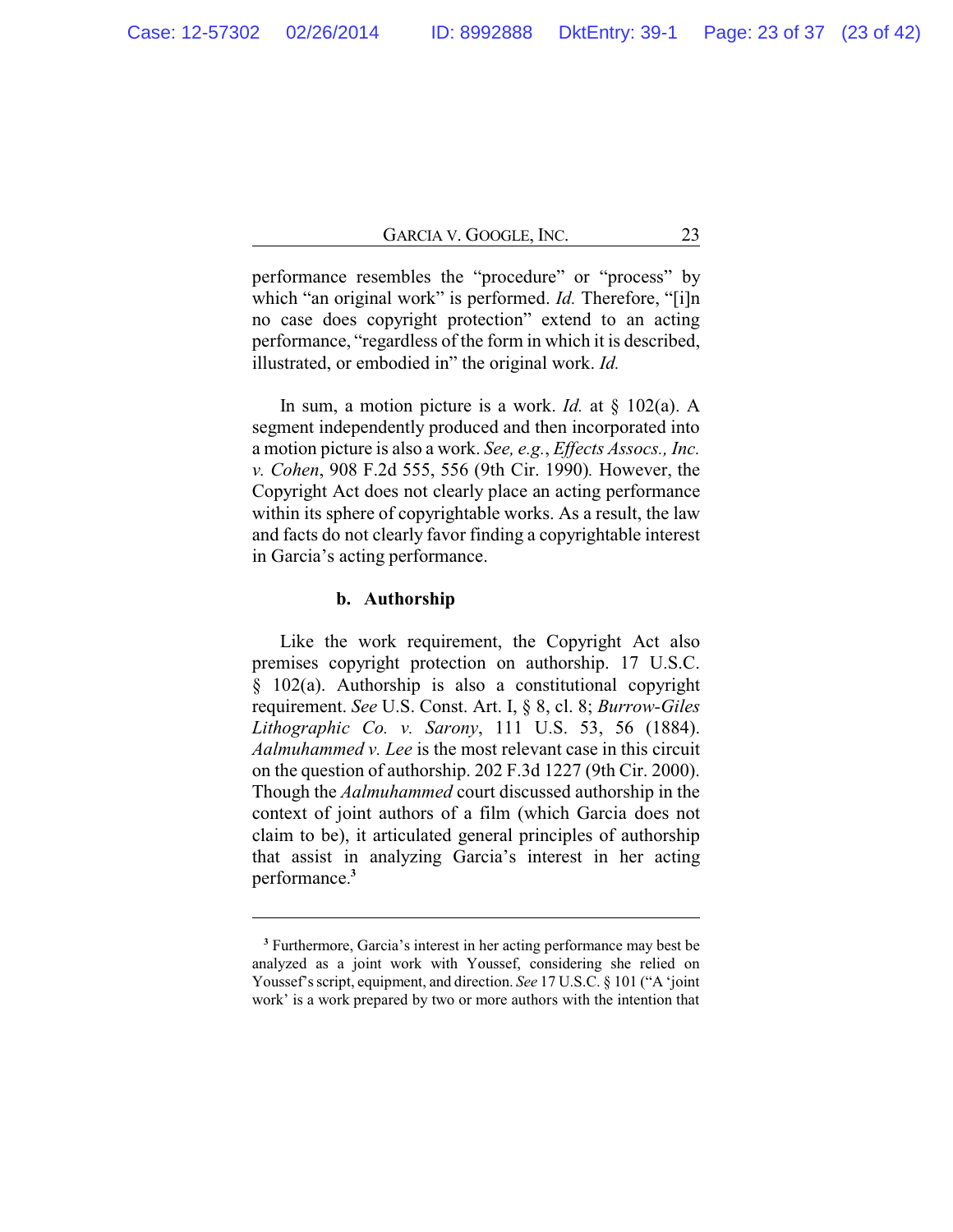The *Aalmuhammed* court explained that "[t]he word [author] is traditionally used to mean the originator or the person who causes something to come into being." *Id.* at 1232. In other words, the author is the "person with creative control." *Id.* Thus, "an author 'superintends' the work by exercising control." *Id.* at 1234 (quoting *Burrow-Giles*, 111 U.S. at 61) (alteration omitted). Another framing by the court defined an author as "'he to whom anything owes its origin.'" *Id.* at 1233 (quoting *Burrow-Giles*, 111 U.S. at 58). An author might also be "'the inventive or master mind' who 'creates, or gives effect to the idea.'" *Id.* at 1234 (quoting *Burrow-Giles*, 111 U.S. at 61). Indeed, authorship "requires *more* than a minimal creative or original contribution to the work." *Id.* at 1233 (citing *Burrow-Giles*, 111 U.S. at 58) (emphasis added).**<sup>4</sup>** These principles comport with the "general rule," that "the author is the party who actually creates the work, that is, the person who translates an idea into a fixed, tangible expression entitled to copyright protection." *Commty. for Creative Non-Violence v. Reid*, 490 U.S. 730, 737 (1989).

In concluding that Aalmuhammed was not a joint author of the film, *Malcolm X*, the court found that he (1) "did not at any time have superintendence of the work," (2) "was not the person 'who . . . actually formed the picture by putting the persons in position, and arranging the place," (3) could not "benefit" the work "in the slightest unless [the director] chose to accept [his recommendations]," and (4) made "valuable

their contributions be merged into inseparable or interdependent parts of a unitary whole.").

**<sup>4</sup>** The majority opinion cannot coexist with this statement. *See* maj. op. at 8.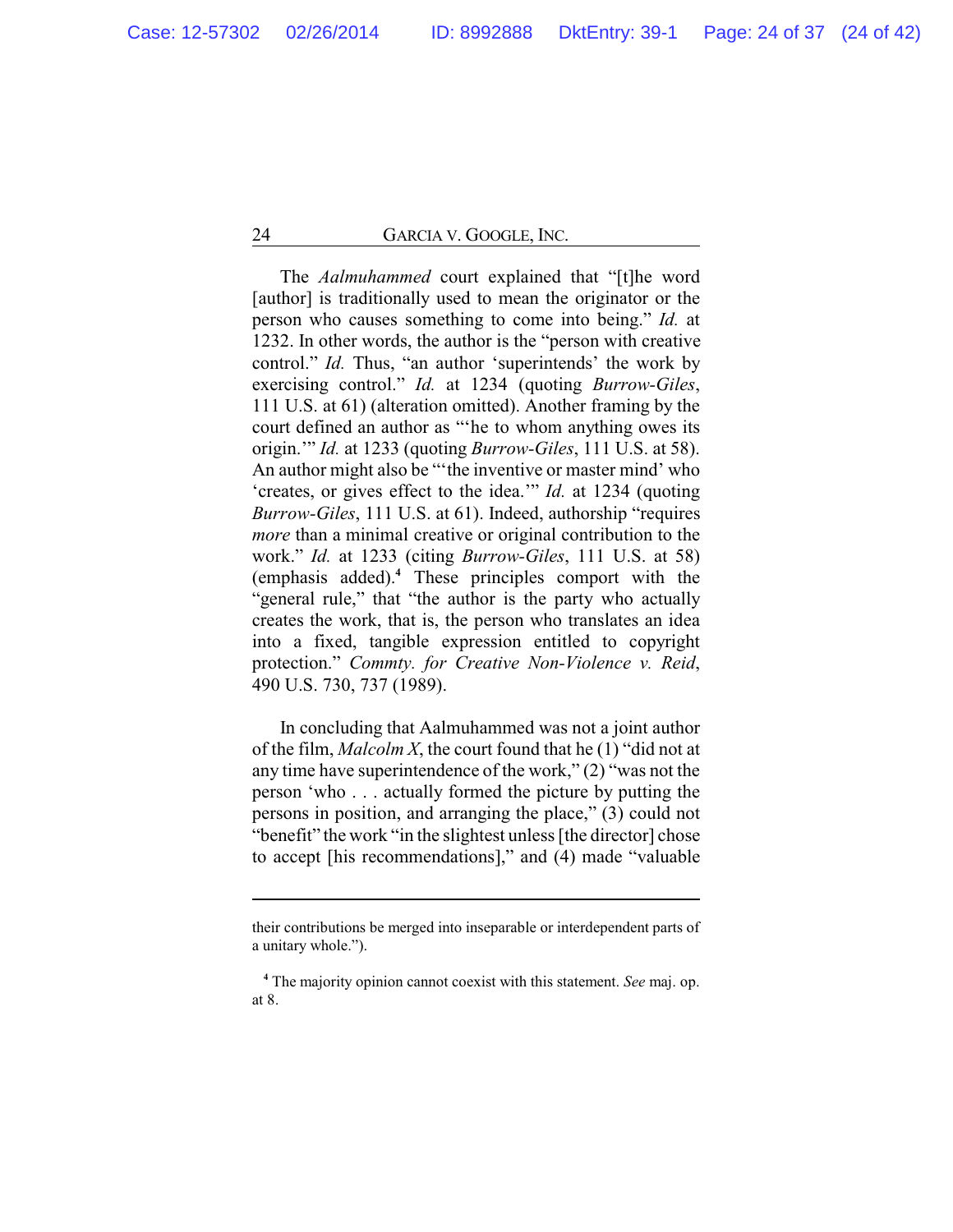contributions to the movie," but that alone was "not enough for co-authorship of a joint work." *Aalmuhammed*, 202 F.3d at 1235.

Garcia's contribution is less significant than Aalmuhammed's. She conceded in her complaint and affidavit that she had no creative control over the script or her performance. Youssef provided the script, the equipment, and the direction. As a result, Garcia was not the originator of ideas or concepts. She simply acted out others' ideas or script. Her brief appearance in the film, even if a valuable contribution to the film, does not make her an author. Indeed, it is difficult to understand how she can be considered an "inventive or master mind" of her performance under these facts.

The majority dismisses *Aalmuhammed* as inapposite, instead bolstering its conclusion with reference to acting manuals and treatises. *See* maj. op. at 8–9. In so doing, it goes too far in attempting to distinguish *Aalmuhammed*. First, the *Aalmuhammed* court articulated general principles of authorship that it pulled from the Supreme Court case, *Burrow-Giles Lithographic Co. v. Sarony*, 111 U.S. 53 (1884). *See, e.g.*, *Aalmuhammed*, 202 F.3d at 1233 ("*Burrow-Giles* is still good law. . . ."). *Burrow-Giles* has nothing to do with joint works; instead, the Court interpreted "author" as featured in Article I, Section 8, Clause 8 of the U.S. Constitution. *See* 111 U.S. at 56. Second, the majority's one quotation from *Aalmuhammed*, maj. op. at 8, is taken out of context. The very next line in that opinion makes clear that copyright protection is premised on authorship, whether the work is joint or otherwise: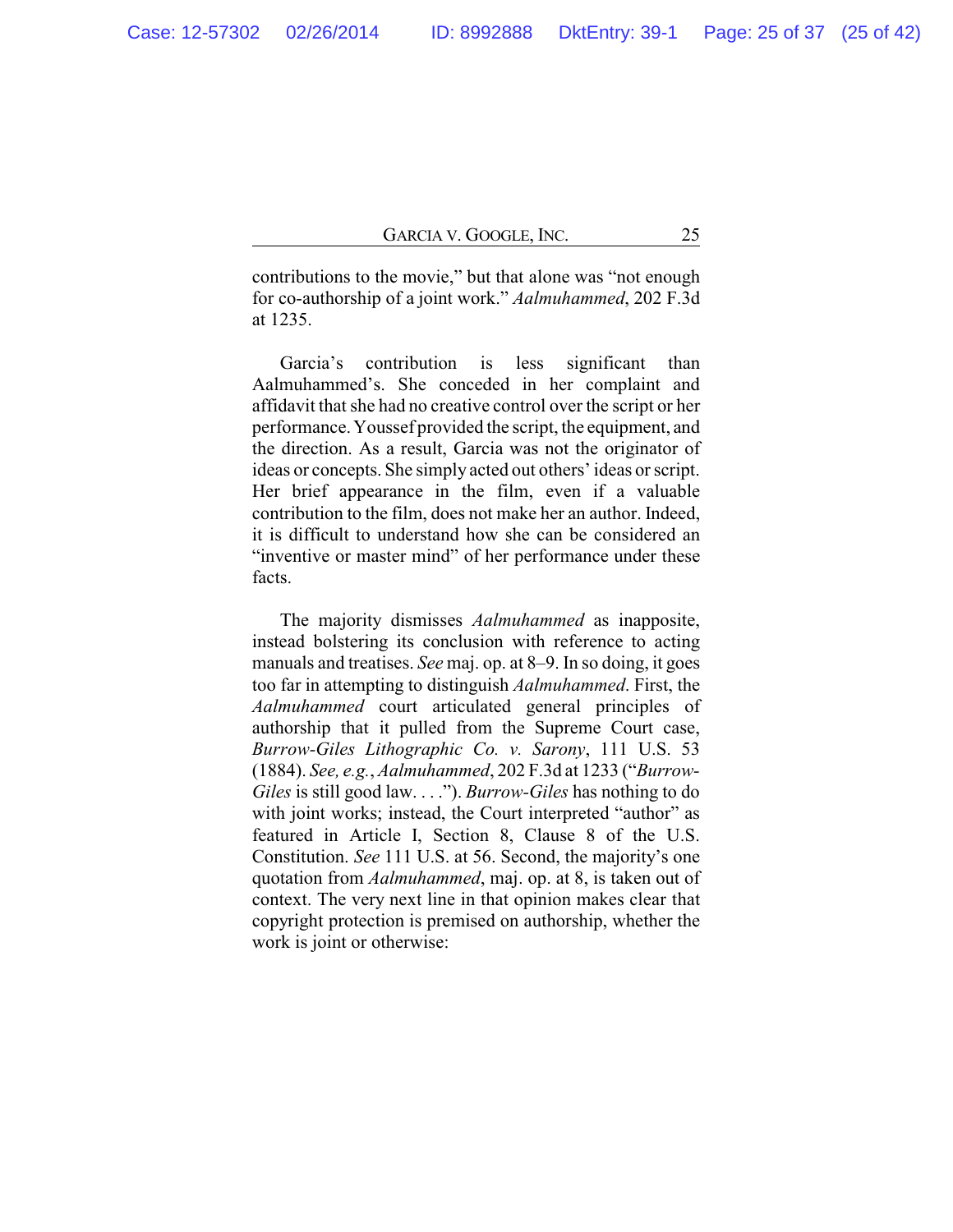We hold that authorship is required under the statutory definition of a joint work, and that authorship is not the same thing as making a valuable and copyrightable contribution. We recognize that a contributor of an expression may be deemed to be the "author" of that expression for purposes of determining whether it is independently copyrightable.

*Aalmuhammed*, 202 F.3d at 1232. Finally, Section 102(a) of the Copyright Act and Article I, Section 8, Clause 8 of the U.S. Constitution both premise copyright protection on authorship. Therefore, not only does the majority decline to apply the most relevant precedent in this circuit on the question before it, it also reads the authorship requirement out of the Copyright Act and the Constitution.**<sup>5</sup>**

Even the commentators agree that *Aalmuhammed* not only applies to Garcia's claim, but also forecloses her realization of a copyrightable interest in her acting performance. *See, e.g.*, Dougherty, *Not a Spike Lee Joint?*, 49 UCLA L. Rev. at 306 ("Under the judicially enhanced joint work requirements," an actress's performance would be "physically inseparable from other cinematic contributions." (citing *Aalmuhammed*, 202 F.3d at 1232)); Lee, *Entertainment and Intellectual Property Law* § 12:7 (2013) ("Under [*Aalmuhammed*], . . . individual contributors will rarely qualify as joint authors").

**<sup>5</sup>** The majority's sole reliance on *Feist Publications* to conclude that an acting performance is copyrightable, maj. op. at 8–9, gives insufficient weight to the constitutional and statutory authorship requirement. In *Feist Publications*, the specific question was not of authorship but of originality. *See* 499 U.S. at 347.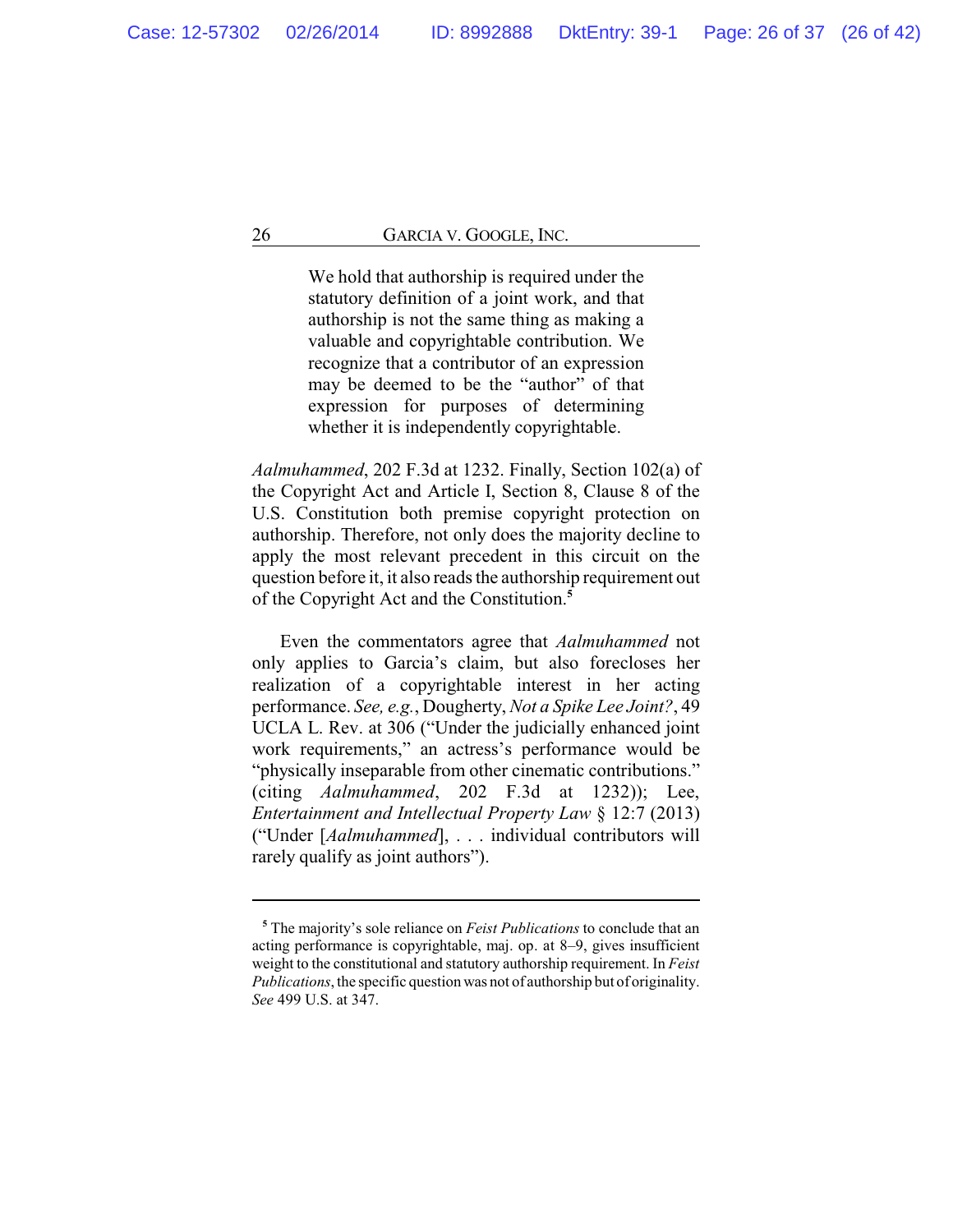The majority lauds an actress's creative role in a film, maj. op. at 8, but the practical impact of its decision must not be ignored. Garcia's role in the film is minimal. Yet the majority concludes that she somehow created a work Congress intended to protect under the Copyright Act. Considering the number of contributors who inject the same or a greater amount of creativity into a film, the majority's omission of any inquiry into authorship indeed creates "an impenetrable thicket of copyright." Maj. op. at 11. Meanwhile, though *Aalmuhammed*'s interpretation of the Copyright Act has been debated in academic circles, "it adopts a standard that promotes clarity in the motion picture industry." Lee, *Entertainment and Intellectual Property Law* § 12:7.

Because Garcia does not qualify as an author under *Aalmuhammed*, the law and facts do not clearly favor protecting her acting performance under the Copyright Act.

## **c. Fixation**

Lastly, the subject matter protected by the Copyright Act must also be "fixed in [a] tangible medium of expression. . . . " 17 U.S.C.  $\S$  102(a). Copyright preemption cases are instructive on the question of fixation.

For preemption purposes, the courts generally agree that "the scope of the subject matter of copyright law is broader than the protection it affords." *Montz v. Pilgrim Films & Television, Inc.*, 649 F.3d 975, 979 (9th Cir. 2011) (en banc); *see U.S. ex rel Berge v. Bd. of Trs. of Univ. of Ala.*, 104 F.3d 1453, 1463 (4th Cir. 1997). In other words, the subject matter underlying a state law claim *preempted* by the Copyright Act may nevertheless not be protected by the Copyright Act. By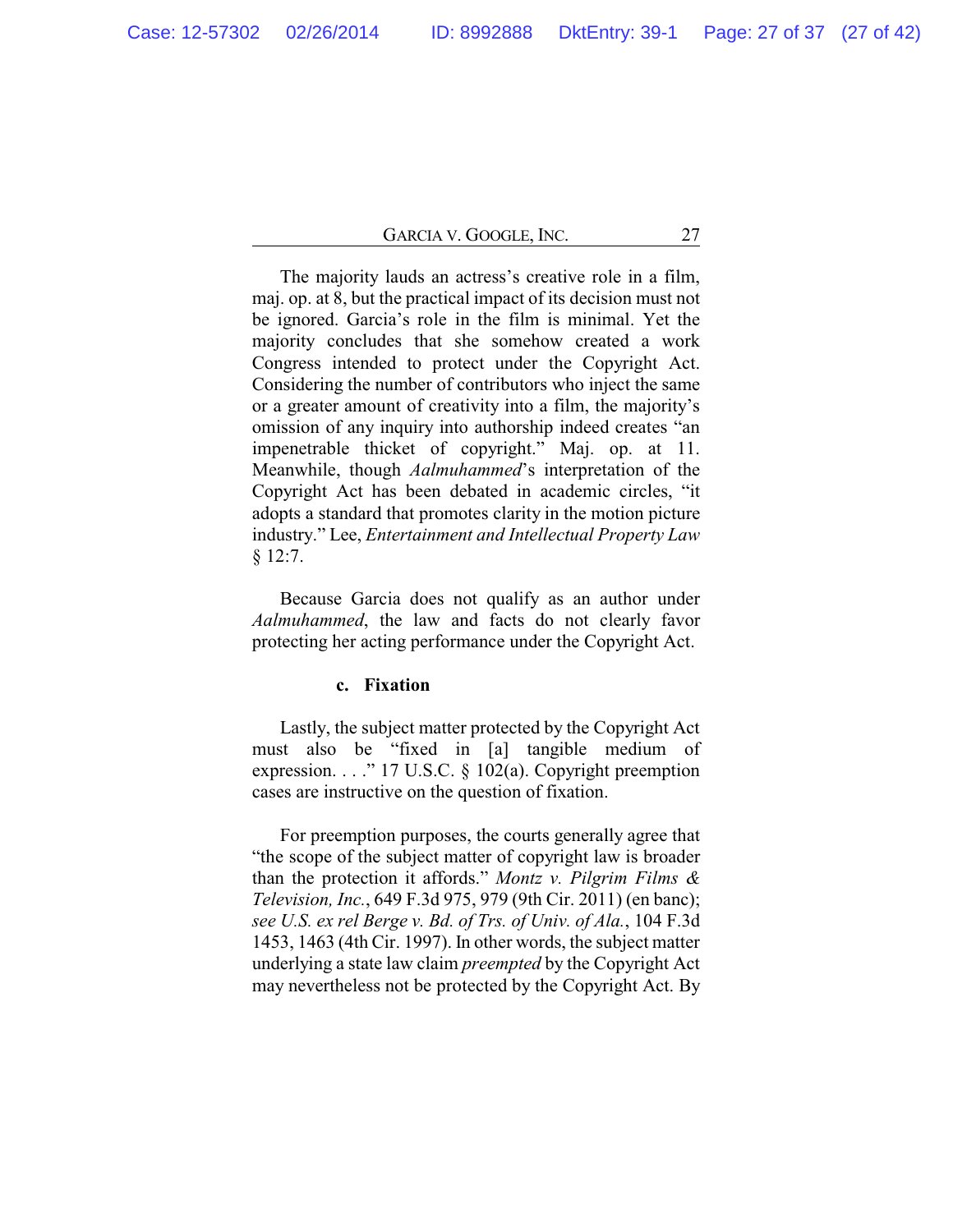implication, subject matter supporting a *non-preempted* state law claim is definitely not protected by the Copyright Act. A number of cases from this circuit discuss subject matter akin to an acting performance and prove useful on the question of fixation.**<sup>6</sup>**

In *Midler v. Ford Motor Co.*, Bette Midler sued Ford for misappropriating her voice in a commercial. 849 F.2d 460, 462 (9th Cir. 1988). Although Ford properly had a license from the song's copyright holder, it paid someone to imitate Midler in singing the song Midler made famous. *Id.* Although ultimately holding for Ford, the court rejected its argument that Midler's claim was preempted by copyright law. "A voice is not copyrightable. The sounds are not 'fixed.' What is put forward . . . here is more personal than any work of authorship." *Id*.; *see also Sinatra v. Goodyear Tire & Rubber Co.*, 435 F.2d 711 (9th Cir. 1970).

In *Laws v. Sony Music Entertainment*, we distinguished *Midler* from its facts in holding that the plaintiff's claim was preempted by the Copyright Act, because "Sony was not imitating 'Very Special' as [the plaintiff] might have sung it. Rather, it used a portion of 'Very Special' as sung by [the plaintiff]." 448 F.3d 1134, 1141 (9th Cir. 2006). Where Sony had a license to the entire song, its use of a portion of it under

**<sup>6</sup>** The majority opinion dismisses the line of copyright preemption precedent. Maj. op. at 9 ("*Midler* isn't a copyright case at all—it's a right of publicity case that happens to discuss copyright in the context of preemption."). However, these cases feature the same judges interpreting the same Copyright Act, whether the question is one of copyright infringement or copyright preemption. Thus, the majority's distinction is without difference; it fails to overcome the fact that subject matter underlying a *non-preempted* state law claim, like that in *Midler*, is *clearly* without the Copyright Act's protection. *See Montz*, 649 F.3d at 979.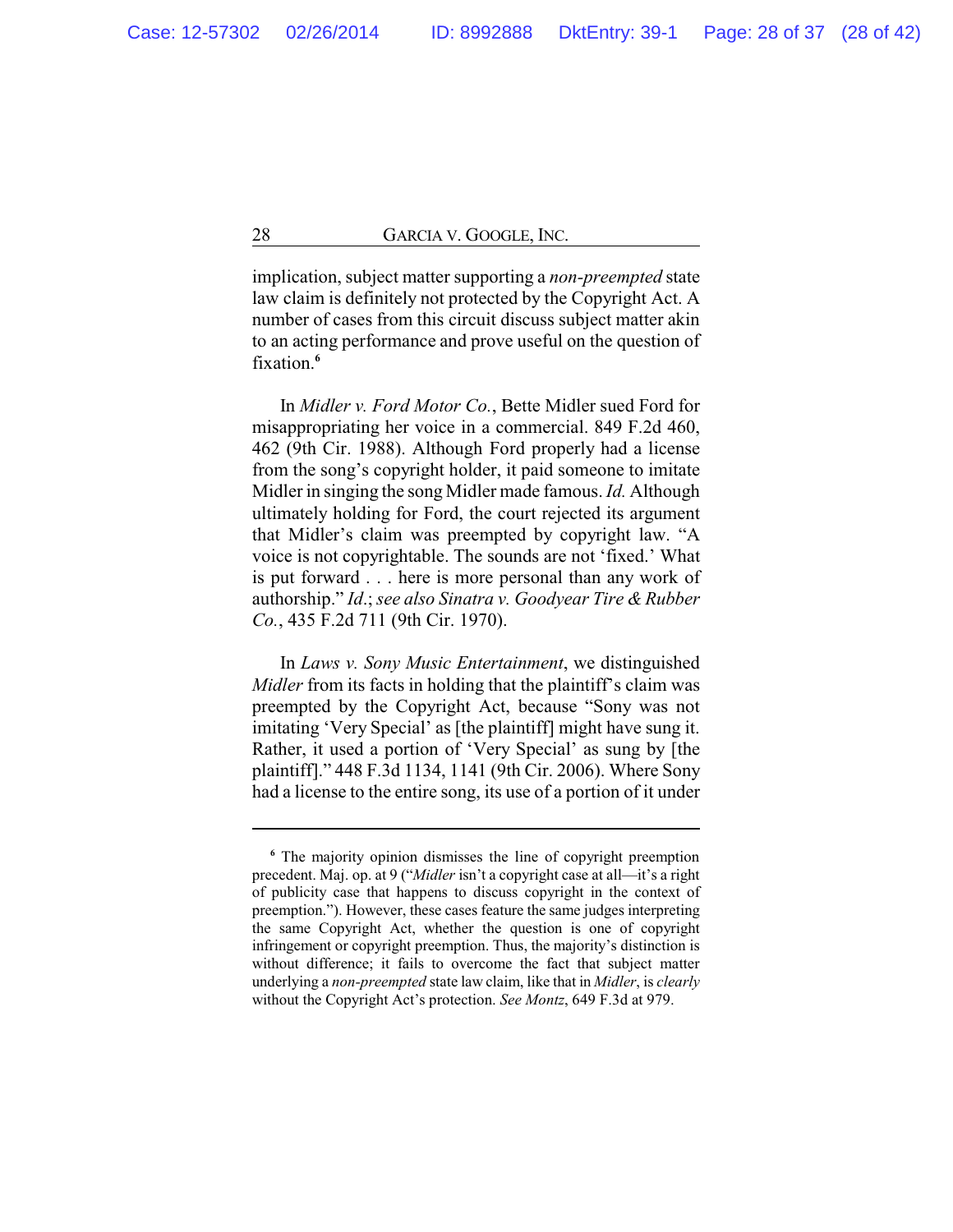that license could not be attacked outside the copyright laws. *Id.*

*Jules Jordan Video, Inc. v. 144942 Canada, Inc.*, 617 F.3d 1146 (9th Cir. 2010), is like *Laws*. Defendants in *Jules Jordan* copied (without authorization) pornographic DVDs produced and copyrighted by Jules Jordan Video, then reproduced, counterfeited, and sold their copies to third parties. *Id.* at 1153. Because Jules Jordan held a copyright in the original DVDs, this court found that the Copyright Act preempted its state law right of publicity claim against Defendants.

The subject matter in *Jules Jordan* and *Laws* concerned entire copyrighted works—video and music recordings. Differently, *Midler* involved the imitation of a singer's voice. Combined, these cases show that, just as the *singing* of a song is not copyrightable, while the entire song recording is copyrightable, the *acting* in a movie is not copyrightable, while the movie recording is copyrightable.<sup>7</sup>

A musical recording involves many moving parts, including the tune, lyrics, instrumental musicians, vocalists, and a production team that edits and prepares the final song. While the ultimate product is copyrightable, Ninth Circuit precedent dictates that a vocalist's singing of the song is not copyrightable. *See Midler*, 849 F.2d at 462. An acting performance depends upon similar moving parts: a script,

<sup>&</sup>lt;sup>7</sup> This is not the case where an independently authored clip is used in a film, as in *Effects Assocs.*, 908 F.2d at 557–58. Rather, this analogy assumes facts similar to the instance case: an actress acting out a script she did not write under the direction of someone else who provides all of the instruments, tools, and leadership.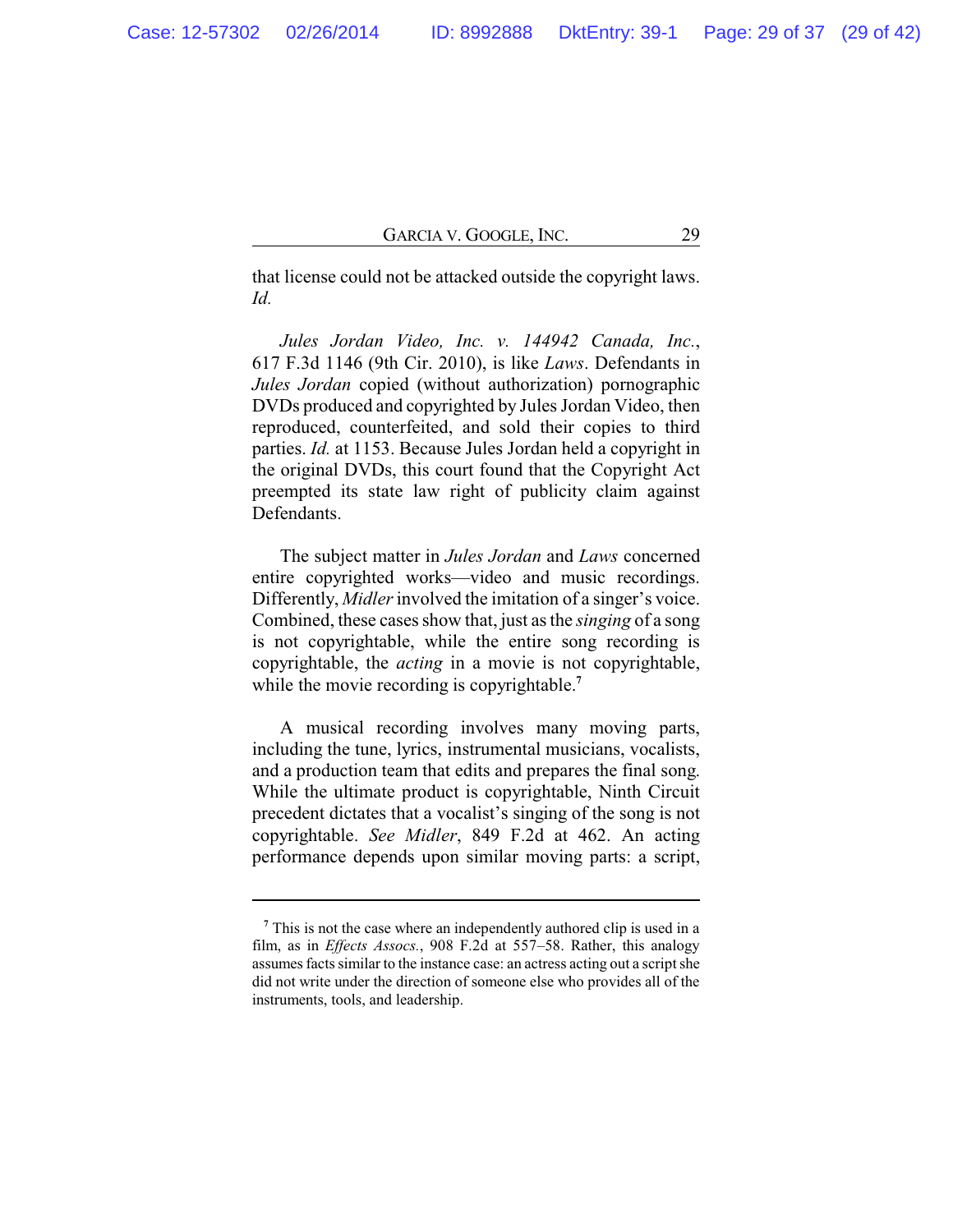multiple actors' and actresses' performances, guidance from directors and staff, and editing and other production preparation. The movie is ultimately copyrightable. *See* 17 U.S.C. § 102(a). But one actress's individual acting performance in the movie, like a vocalist singing a song, "is more personal than any work of authorship." *Midler*, 849 F.2d at 462. As a result, it is not fixed. *See id.*

Just as "an actor does far more than speak words on a page," maj. op. at 8, so too does a vocalist. Indeed, one might say that otherwise, "every schmuck" is a vocalist, "because everyone . . . knows how to read." *Id.* at 8 (quoting Sanford Meisner & Dennis Longwell, *Sanford Meisner on Acting* 178 (1987)) (quotation marks omitted). An actress like Garcia makes a creative contribution to a film much like a vocalist's addition to a musical recording. Garcia did not write the script; she followed it. Garcia did not add words or thoughts to the film. She lent her voice to the words and her body to the scene. Her creativity came in the form of facial expression, body movement, and voice. Similarly, a singer's voice is her personal mobilization of words and musical notes to a fluid sound. Inflection, intonation, pronunciation, and pitch are the vocalist's creative contributions. Yet, this circuit has determined that such, though perhaps creative, is too personal to be fixed. *See Midler*, 849 F.2d at 462.

Under this line of cases, an actress's performance in a film is more like the personal act of singing a song than the complete copyrighted works in *Laws* and *Jules Jordan*. As a result, it does not seem copyrightable. Thus, the law and facts do not clearly support Garcia's claim that her acting performance is protected under the Copyright Act.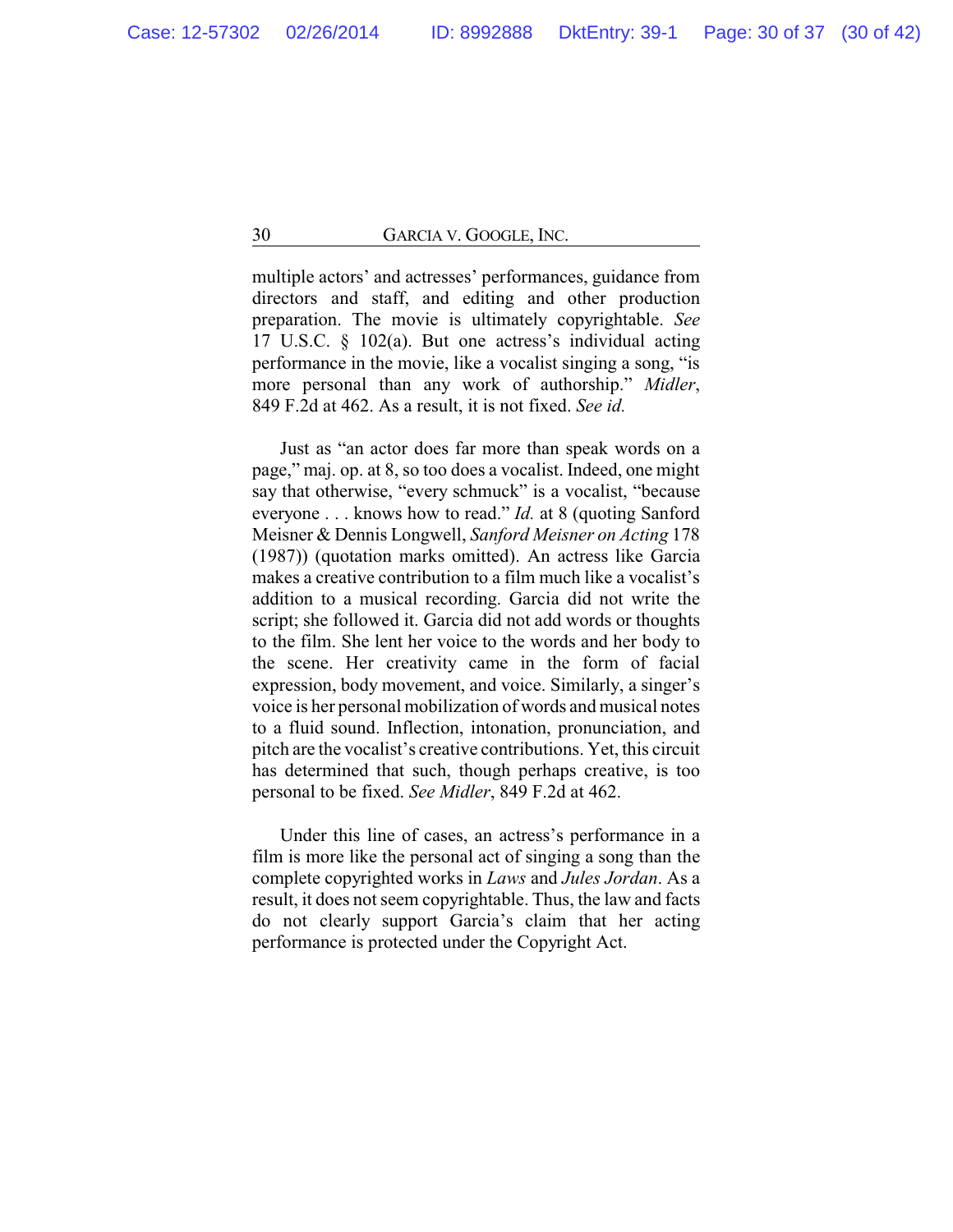Considering work, authorship, and fixation, Garcia has not demonstrated how the facts and law clearly favor her claim of a copyrightable interest in her acting performance.

### **2. Work for Hire Doctrine**

Even if the majority were correct in finding a copyrightable interest in Garcia's acting performance, preliminary injunctive relief would be unwarranted. The district court did not address the application of the work for hire doctrine. Yet, the law and facts do not clearly show that Garcia was not working for hire.

"In the case of a work made for hire, the employer or other person for whom the work was prepared is considered the author for purposes of this title. . . ." 17 U.S.C. § 201(b). "A 'work made for hire' is a work prepared by an employee within the scope of his or her employment. . . ." *Id.* at § 101. Therefore, "[i]n determining whether a hired party is an employee under the general common law of agency, we consider the hiring party's right to control the manner and means by which the product is accomplished." *Reid*, 490 U.S. at 751.

> Among the other factors relevant to this inquiry are the skill required; the source of the instrumentalities and tools; the location of the work; the duration of the relationship between the parties; whether the hiring party has the right to assign additional projects to the hired party; the extent of the hired party's discretion over when and how long to work; the method of payment; the hired party's role in hiring and paying assistants; whether the work is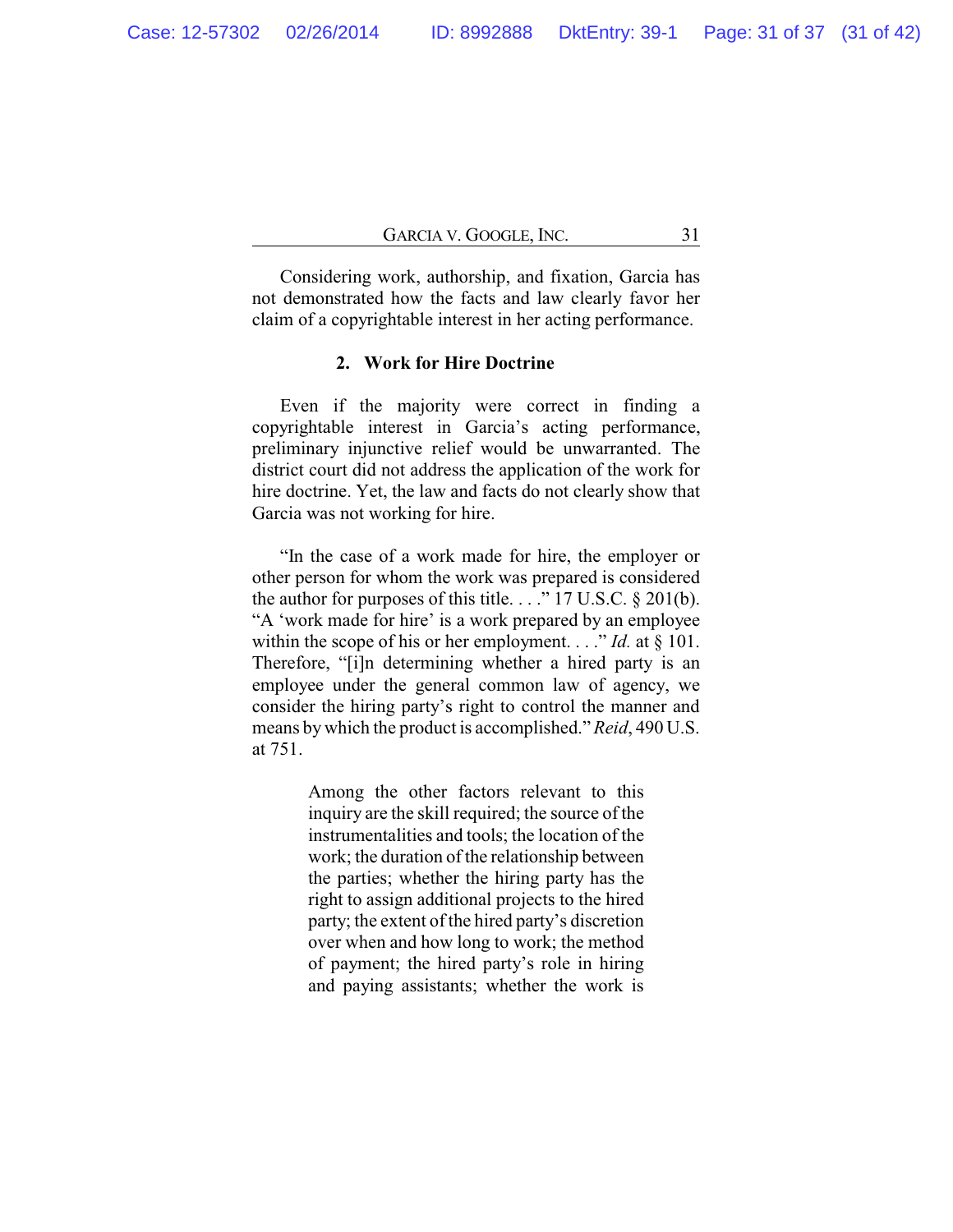part of the regular business of the hiring party; whether the hiring party is in business; the provision of employee benefits; and the tax treatment of the hired party.

*Id.* at 751–52 (internal citations omitted). Though "[n]o one of these factors is determinative," *id.* at 752, the hiring party's control "is the central inquiry here." *JustMed, Inc. v. Byce*, 600 F.3d 1118, 1125 (9th Cir. 2010).

The work for hire doctrine "is important in the analysis of motion picture authorship because in the United States most contributions to a motion picture are created as works made for hire." Dougherty, *Not a Spike Lee Joint?*, 49 UCLA L. Rev. at 238. Here, Garcia conceded in her complaint and affidavit that Youssef "managed all aspects of production," controlling both the manner and means of making the film, including the scenes featuring Garcia. Further, this "central" factor is not the only one supporting a work for hire finding here. The bulk of the other factors also suggest that Garcia is an employee. Youssef provided the instrumentalities and tools, dictated the filming location, decided when and how long Garcia worked, and was engaged in the business of film making at the time. Additionally, Garcia did not hire or pay assistants. Contrary to the majority's conclusion, maj. op. at 11–13, the facts and law do not clearly favor finding that Garcia was not working for hire.**<sup>8</sup>**

In *Reid*, the Court decided a sculptor was not an employee, even though Community for Creative Non-

**<sup>8</sup>** While the majority may dispute which person was actually directing the film, it cannot overcome Garcia's own admissions in her complaint that substantiate these facts; she was not in control.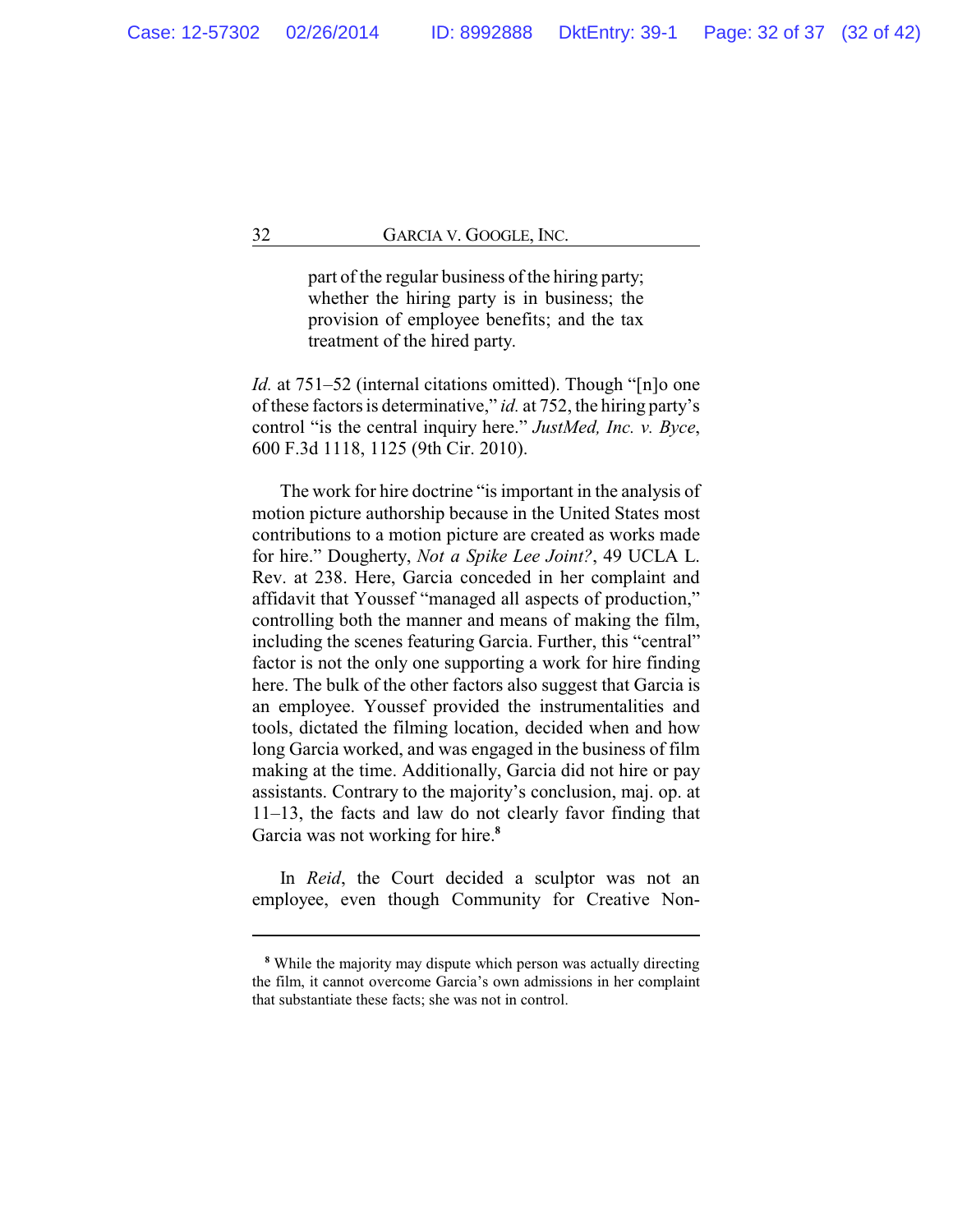Violence "directed enough of Reid's work to ensure that he produced a sculpture that met their specifications." *Reid*, 490 U.S. at 752. However, "all the other circumstances weigh[ed] heavily against finding an employment relationship." *Id.* This case differs considerably from *Reid*. The central factor of control and many other factors "weigh heavily" *for* finding an employment relationship.

In sum, the majority gives zero deference to the district court's position on the likelihood for success factor. To justify its opinion, the majority must show the district court abused its discretion in determining the law and facts did not clearly show Garcia was likely to succeed on the merits. This, the majority has failed to do.

#### **B. Irreparable Harm**

The district court decided that because "[t]he Film was posted for public viewing on YouTube" five months prior to Garcia bringing suit, she "has not demonstrated that the requested preliminary relief would prevent any alleged harm." The majority has failed to demonstrate how the district court abused its discretion in so holding.

Indeed, the district court's application of the law to the facts of this case here was not an abuse of discretion. A "[p]laintiff's long delay before seeking a preliminary injunction implies a lack of urgency and irreparable harm." *Oakland Tribune, Inc. v. Chronicle Publ'g Co.*, 762 F.2d 1374, 1377 (9th Cir. 1985). The district court gave significant weight to Garcia's delay in filing suit, even given Garcia's explanation for her delay. *See* maj. op. at 15–16. This is not illogical or implausible. Were Garcia really trying to protect her purported copyright interest in her acting performance,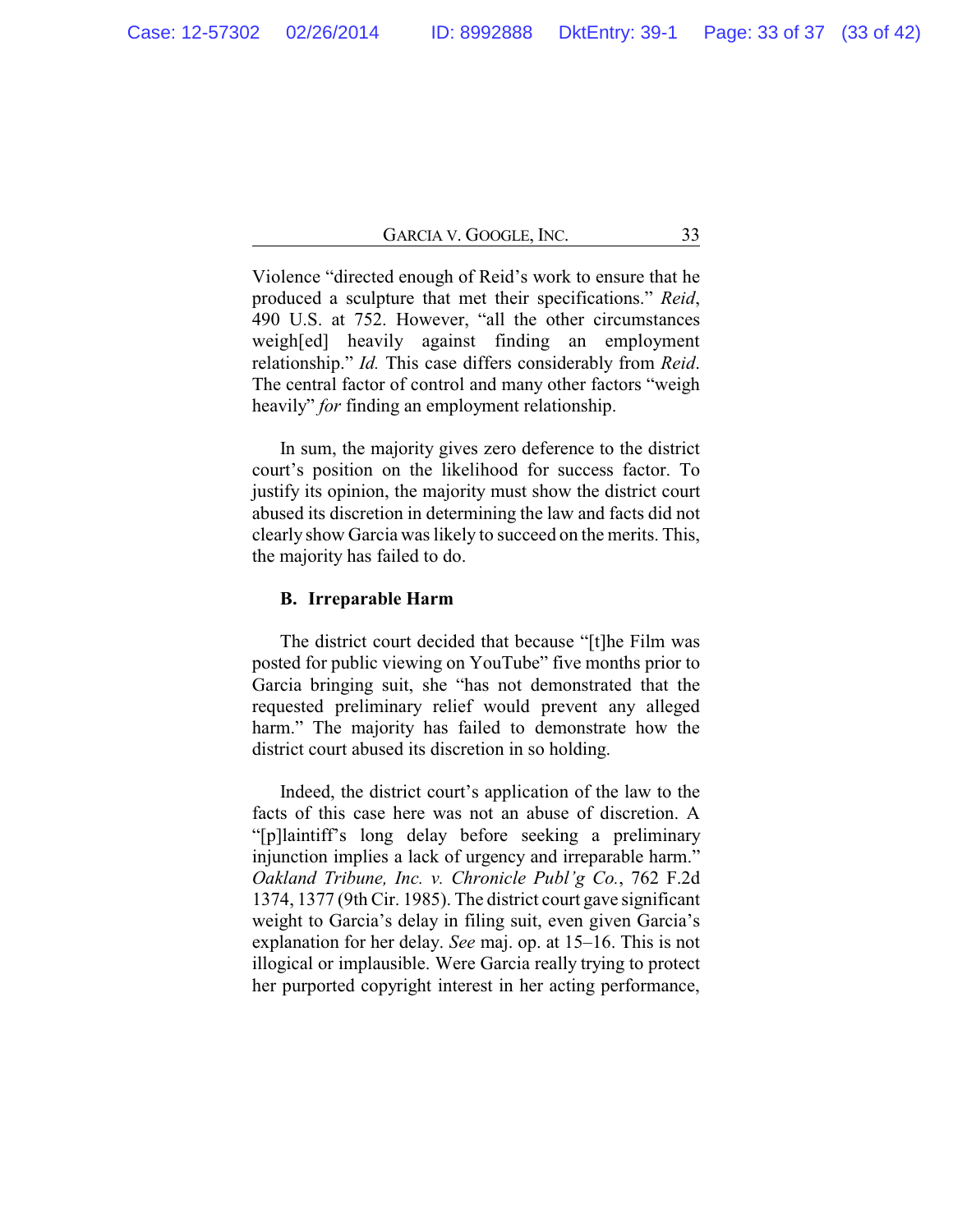one would expect her to have brought this action immediately after learning of the alleged infringing behavior. Considering "[t]he relevant harm is the harm that . . . occurs to the parties' legal interests," Garcia has failed to explain her delay in terms of harm to her alleged copyright interest. *See Salinger v. Colting*, 607 F.3d 68, 81 & n.9 (2d Cir. 2010) ("[T]he justification of the copyright law is the protection of the *commercial* interest of the artist/author. It is not to coddle artistic vanity or to protect secrecy, but to stimulate creation by protecting its rewards." (internal quotation marks omitted)).

Further, by Garcia's own admission, the film has been widely discussed and disseminated; Garcia admits in her affidavit that she "went public and advised the world through media that [she] did not condone the film." Thus, while Garcia has provided undisputed evidence of past threats and injuries, she has failed to link her allegations of future harm to potential future viewings of the film on YouTube. *See Perfect 10 v. Google, Inc.*, 653 F.3d 976, 982 (9th Cir. 2011); *Ctr. for Food Safety v. Vilsack*, 636 F.3d 1166, 1173 (9th Cir. 2011).

Therefore, it is not illogical or implausible to conclude that the law and facts do not clearly demonstrate how Garcia will suffer continued irreparable harm caused by the presence of the film on YouTube. *See Small v. Operative Plasterers' and Cement Masons' Int'l Ass'n Local 200*, 611 F.3d 483, 494 (9th Cir. 2010).

Rather than focusing on the logic or plausibility of the district court's decision, the majority substitutes its own explanation of why Garcia's delay should not be held against her. Maj. op. at 15–17. However, the weight attached by the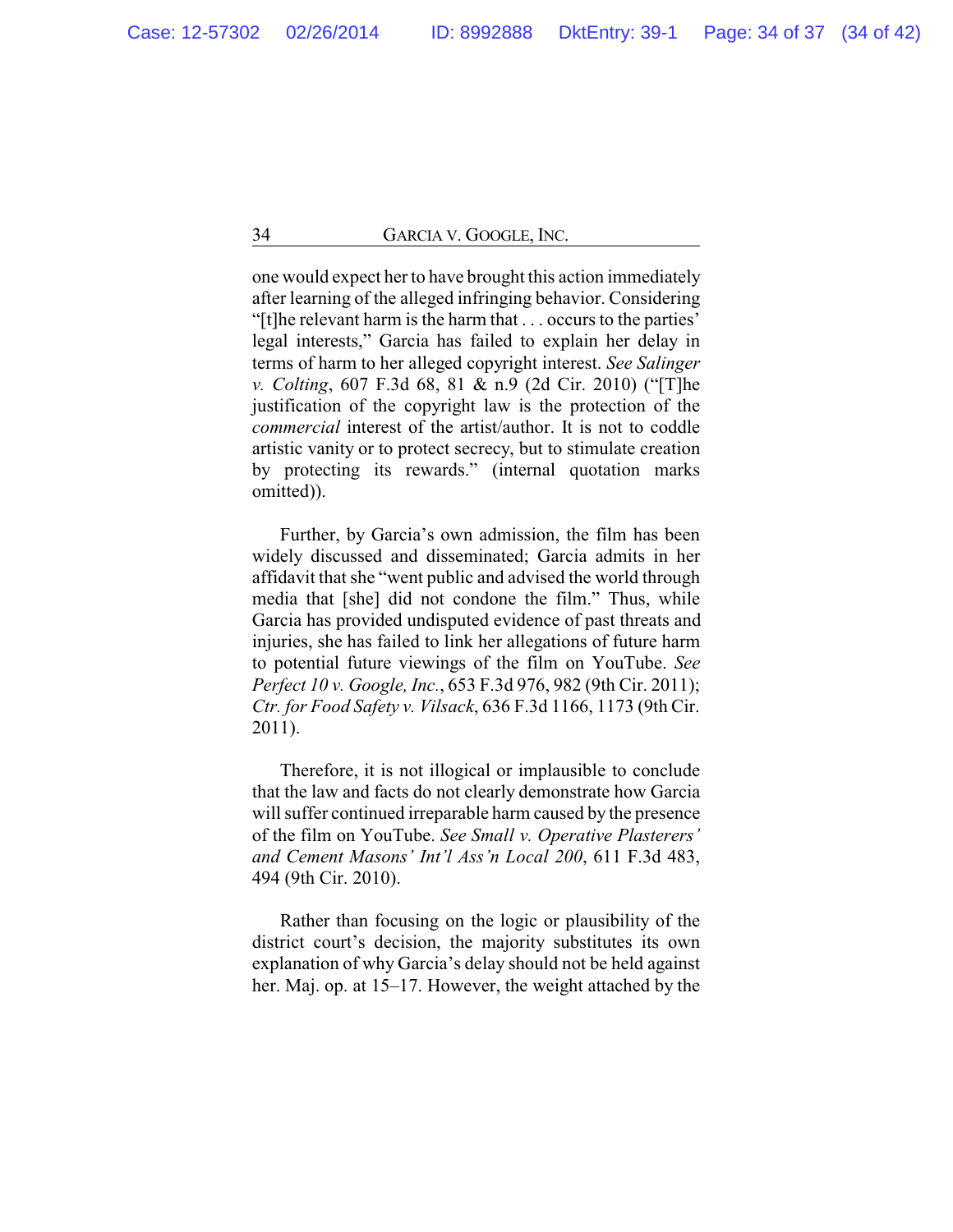district court to certain facts when measuring irreparable harm is not for this court to second guess. *See Earth Island Inst. v. Carlton*, 626 F.3d 462, 475 (9th Cir. 2010).

### **C. Balancing the Equities**

When considering the propriety of preliminary injunction relief, "a stronger showing of one element may offset a weaker showing of another." *Alliance for the Wild Rockies*, 632 F.3d at 1131. The district court applied this concept in concluding preliminary injunctive relief was unwarranted without considering the balance of the equities or the public interest.

However, the balance of the equities does not clearly favor Garcia. A court must "balance the interests of all parties and weigh the damage to each." *Stormans, Inc. v. Selecky*, 586 F.3d 1109, 1138 (9th Cir. 2009).

Google argues that the balance of the equities does not clearly favor Garcia, because "[a] court order requiring removal from YouTube of the Film or any portion thereof would impose a substantial burden on free expression, without preventing any future harm to Appellant." Garcia is only faced with *potential* infringement of her *potential* copyright interest *pending* a final disposition of this lawsuit. Further, she is not completely without fault in these circumstances. If she valued her acting performance to the extent she now claims, why didn't she protect her performance by contract? The facts evidence that she acted for three days and was paid \$500 dollars. Balancing the harm faced by both Garcia and Google, the law and facts do not clearly favor Garcia.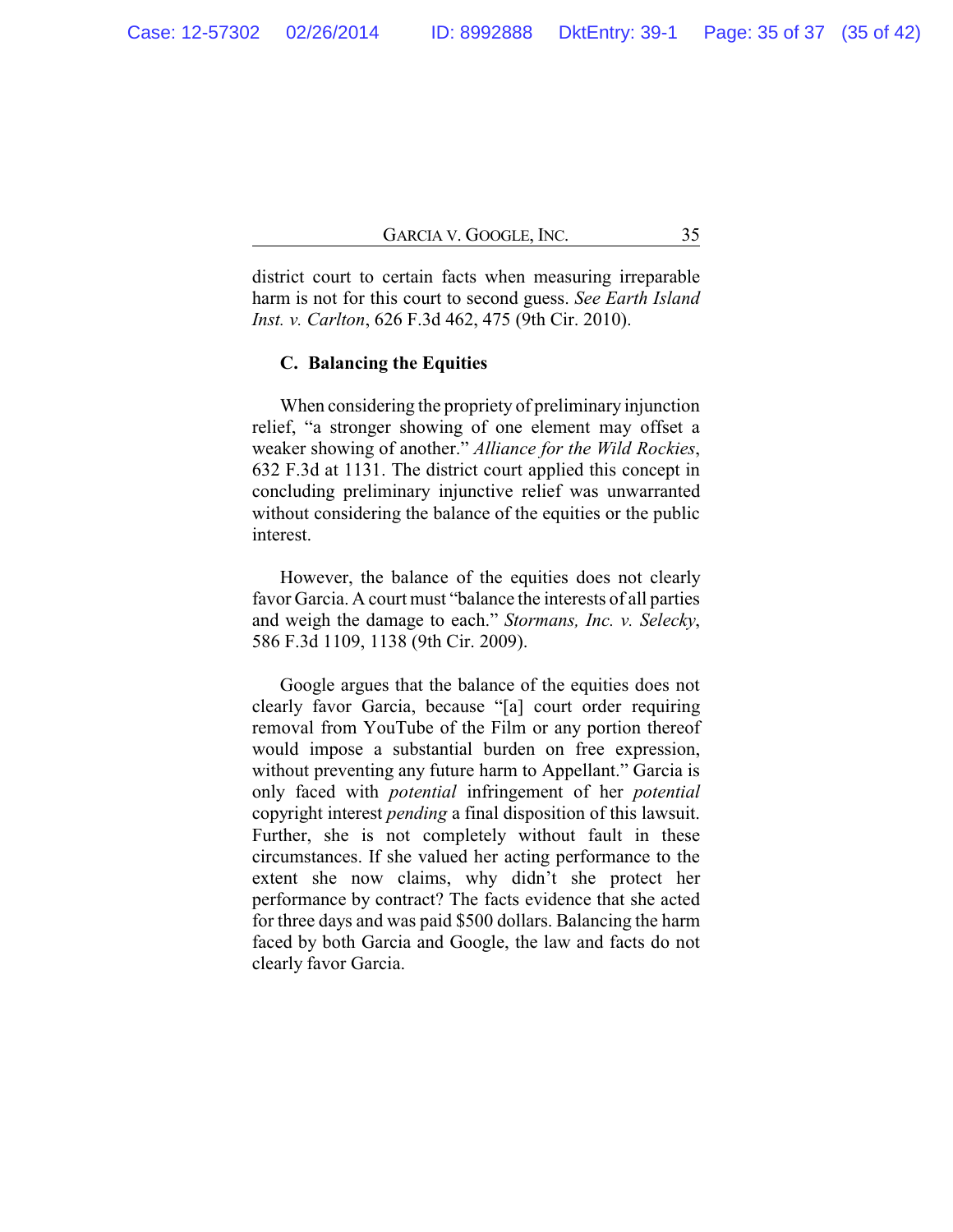In its basis concerning the balance of the equities, the majority discusses Youssef's reproachable conduct. Maj. op. at 17–18. However, Youssef is not a party to this appeal, and Google was not a party to any of Youssef's actions.

Therefore, the balance of the equities does not clearly favor Garcia.

### **D. Public Interest**

"In exercising their sound discretion, courts of equity should pay particular regard for the public consequences in employing the *extraordinary* remedy of injunction." *Johnson v. Couturier*, 572 F.3d 1067, 1082 (9th Cir. 2009) (quoting *Winter v. Natural Res. Def. Council, Inc.*, 555 U.S. 7, 24(2008)) (emphasis added). In fact, "'the court may in the public interest withhold relief until a final determination of the rights of the parties, though the postponement may be burdensome to the plaintiff.'" *Stormans*, 586 F.3d at 1139 (quoting *Weinberger v. Romero-Barcelo*, 456 U.S. 305, 312–313 (1982)).

The public's interest in a robust First Amendment cannot be questioned. *See Sammartano v. First Judicial Dist. Court*, 303 F.3d 959, 974 (9th Cir. 2002). Opposite this vital public interest is Garcia's allegation of copyright infringement. Properly enforcing the Copyright Act is also an important public interest. *See Small v. Avanti Health Sys., LLC*, 661 F.3d 1180, 1197 (9th Cir. 2011). Indeed, if Google were actually infringing Garcia's copyright, the First Amendment could not shelter it. *See Eldred v. Ashcroft*, 537 U.S. 186, 219–20 (2003).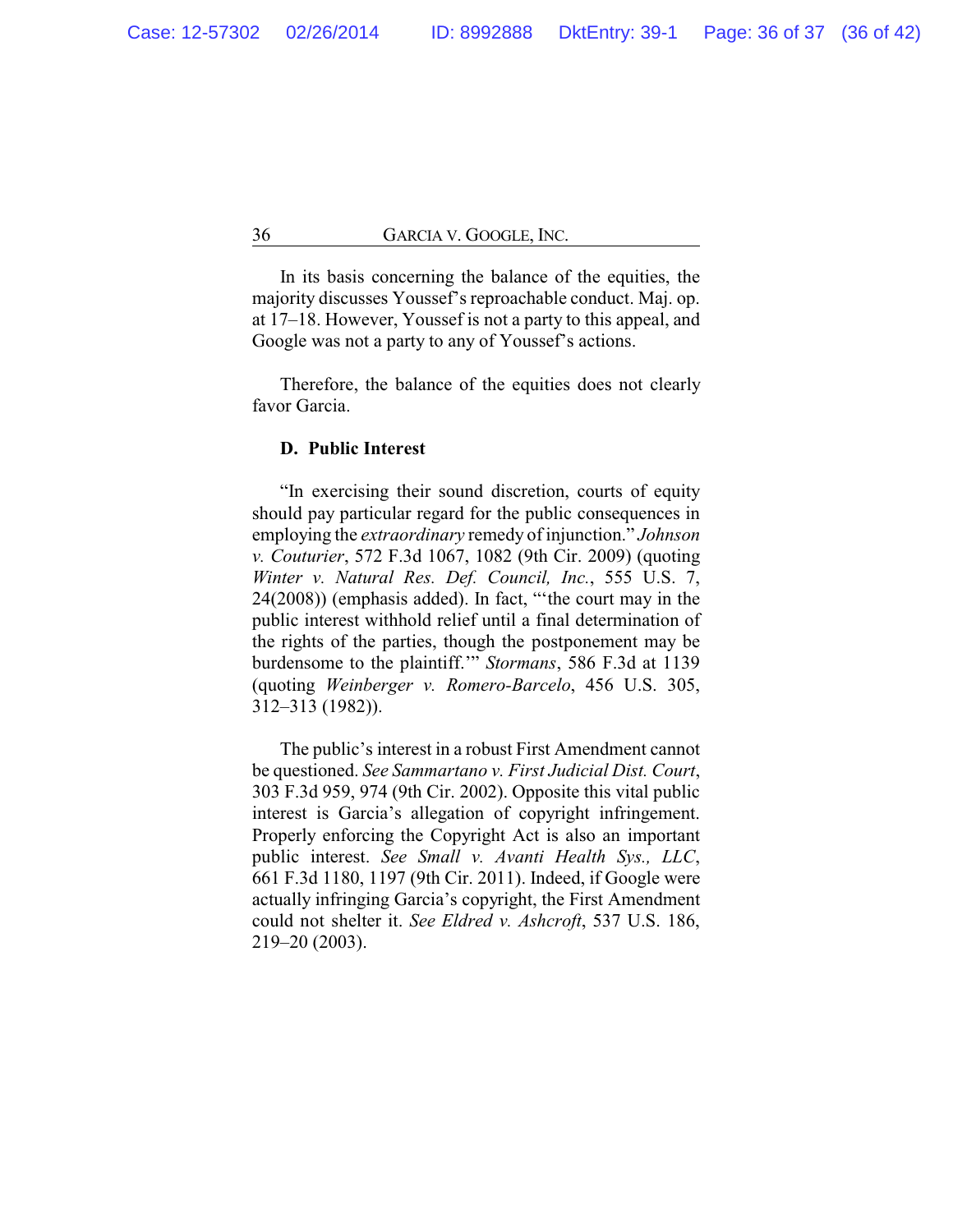But the case at bar does not present copyright infringement per se. Instead (in an unprecedented opinion), the majority concludes that Garcia *may* have a copyright interest in her acting performance. Maj. op. at 10. As a result, Google's contention, that issuing a preliminary injunction on these facts may constitute a prior restraint of speech under the First Amendment, identifies an important public interest.

Thus, the law and facts do not clearly demonstrate how granting a preliminary injunction in Garcia's favor would serve the public interest.

## **III. Conclusion**

The *Stanley* standard counseling extreme caution when considering granting a mandatory preliminary injunction is premised on principles of judicial restraint. Instead, the majority abandons restraint to procure an end (ordering the film be taken down) byunsuitable means (the Copyright Act).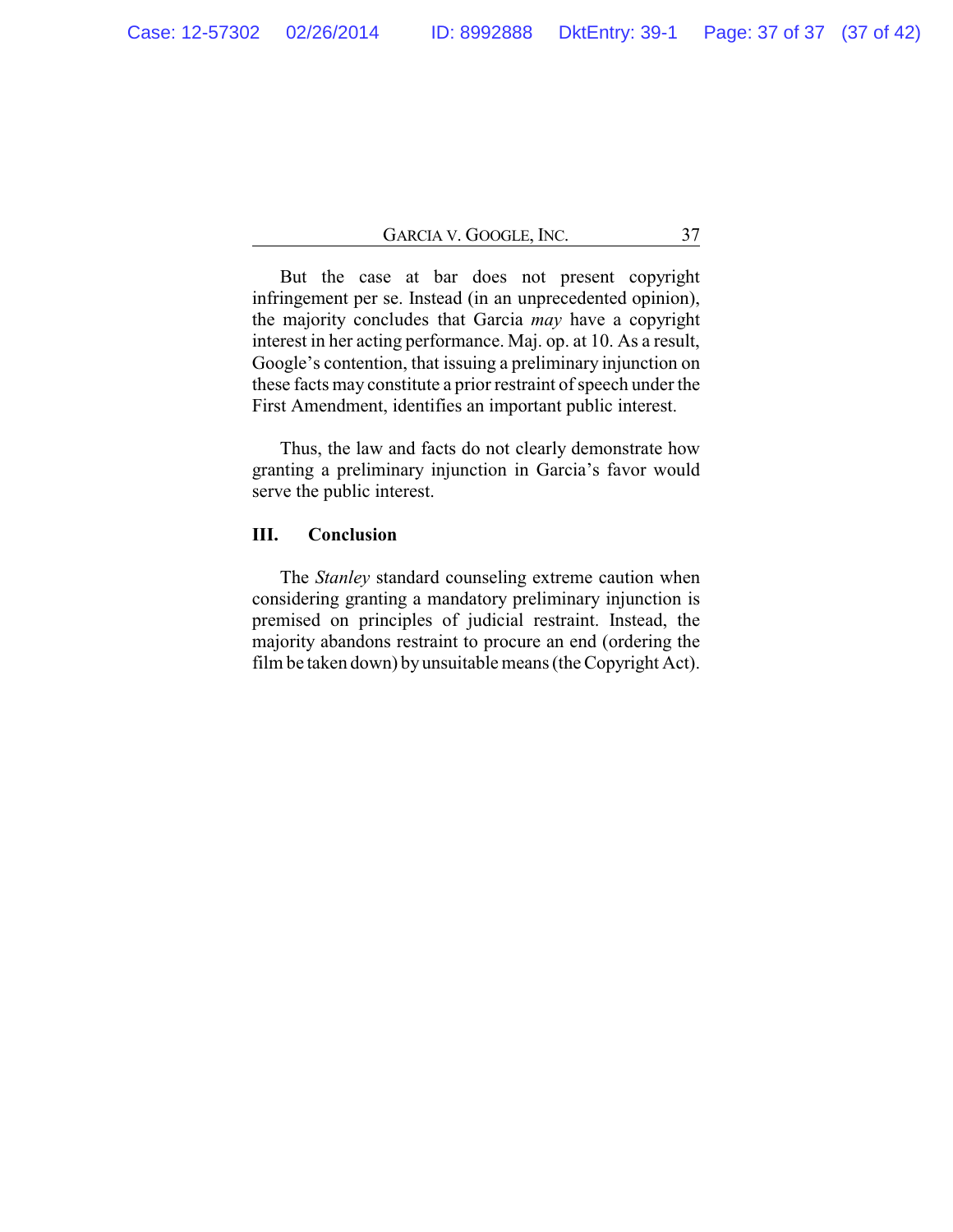# **United States Court of Appeals for the Ninth Circuit**

## **Office of the Clerk**  95 Seventh Street San Francisco, CA 94103

## **Information Regarding Judgment and Post-Judgment Proceedings**

## **Judgment**

This Court has filed and entered the attached judgment in your case. Fed. R. App. P. 36. Please note the filed date on the attached decision because all of the dates described below run from that date, not from the date you receive this notice.

## **Mandate (Fed. R. App. P. 41; 9th Cir. R. 41-1 & -2)**

The mandate will issue 7 days after the expiration of the time for filing a petition for rehearing or 7 days from the denial of a petition for rehearing, unless the Court directs otherwise. To file a motion to stay the mandate, file it electronically via the appellate ECF system or, if you are a pro se litigant or an attorney with an exemption from using appellate ECF, file one original motion on paper.

# **Petition for Panel Rehearing (Fed. R. App. P. 40; 9th Cir. R. 40-1) Petition for Rehearing En Banc (Fed. R. App. P. 35; 9th Cir. R. 35-1 to -3)**

## **(1) A. Purpose (Panel Rehearing):**

- A party should seek panel rehearing only if one or more of the following grounds exist:
	- ► A material point of fact or law was overlooked in the decision;
	- ► A change in the law occurred after the case was submitted which appears to have been overlooked by the panel; or
	- ► An apparent conflict with another decision of the Court was not addressed in the opinion.
- Do not file a petition for panel rehearing merely to reargue the case.

# **B. Purpose (Rehearing En Banc)**

 • A party should seek en banc rehearing only if one or more of the following grounds exist: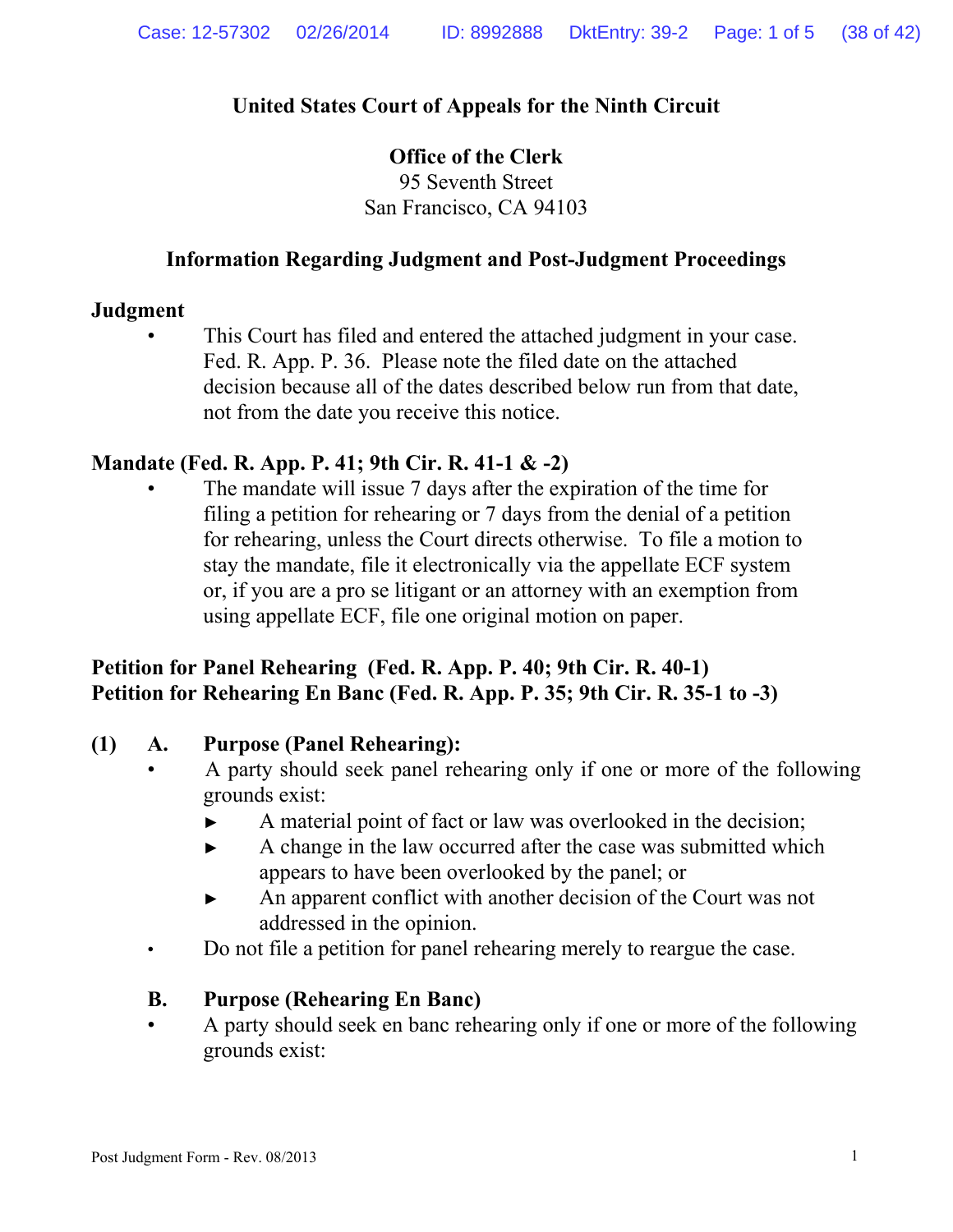- ► Consideration by the full Court is necessary to secure or maintain uniformity of the Court's decisions; or
- The proceeding involves a question of exceptional importance; or
- $\blacktriangleright$  The opinion directly conflicts with an existing opinion by another court of appeals or the Supreme Court and substantially affects a rule of national application in which there is an overriding need for national uniformity.

# **(2) Deadlines for Filing:**

- A petition for rehearing may be filed within 14 days after entry of judgment. Fed. R. App. P.  $40(a)(1)$ .
- If the United States or an agency or officer thereof is a party in a civil case, the time for filing a petition for rehearing is 45 days after entry of judgment. Fed. R. App. P. 40(a)(1).
- If the mandate has issued, the petition for rehearing should be accompanied by a motion to recall the mandate.
- *See* Advisory Note to 9th Cir. R. 40-1 (petitions must be received on the due date).
- An order to publish a previously unpublished memorandum disposition extends the time to file a petition for rehearing to 14 days after the date of the order of publication or, in all civil cases in which the United States or an agency or officer thereof is a party, 45 days after the date of the order of publication. 9th Cir. R. 40-2.

# **(3) Statement of Counsel**

 • A petition should contain an introduction stating that, in counsel's judgment, one or more of the situations described in the "purpose" section above exist. The points to be raised must be stated clearly.

# **(4) Form & Number of Copies (9th Cir. R. 40-1; Fed. R. App. P. 32(c)(2))**

- The petition shall not exceed 15 pages unless it complies with the alternative length limitations of 4,200 words or 390 lines of text.
- The petition must be accompanied by a copy of the panel's decision being challenged.
- An answer, when ordered by the Court, shall comply with the same length limitations as the petition.
- If a pro se litigant elects to file a form brief pursuant to Circuit Rule 28-1, a petition for panel rehearing or for rehearing en banc need not comply with Fed. R. App. P. 32.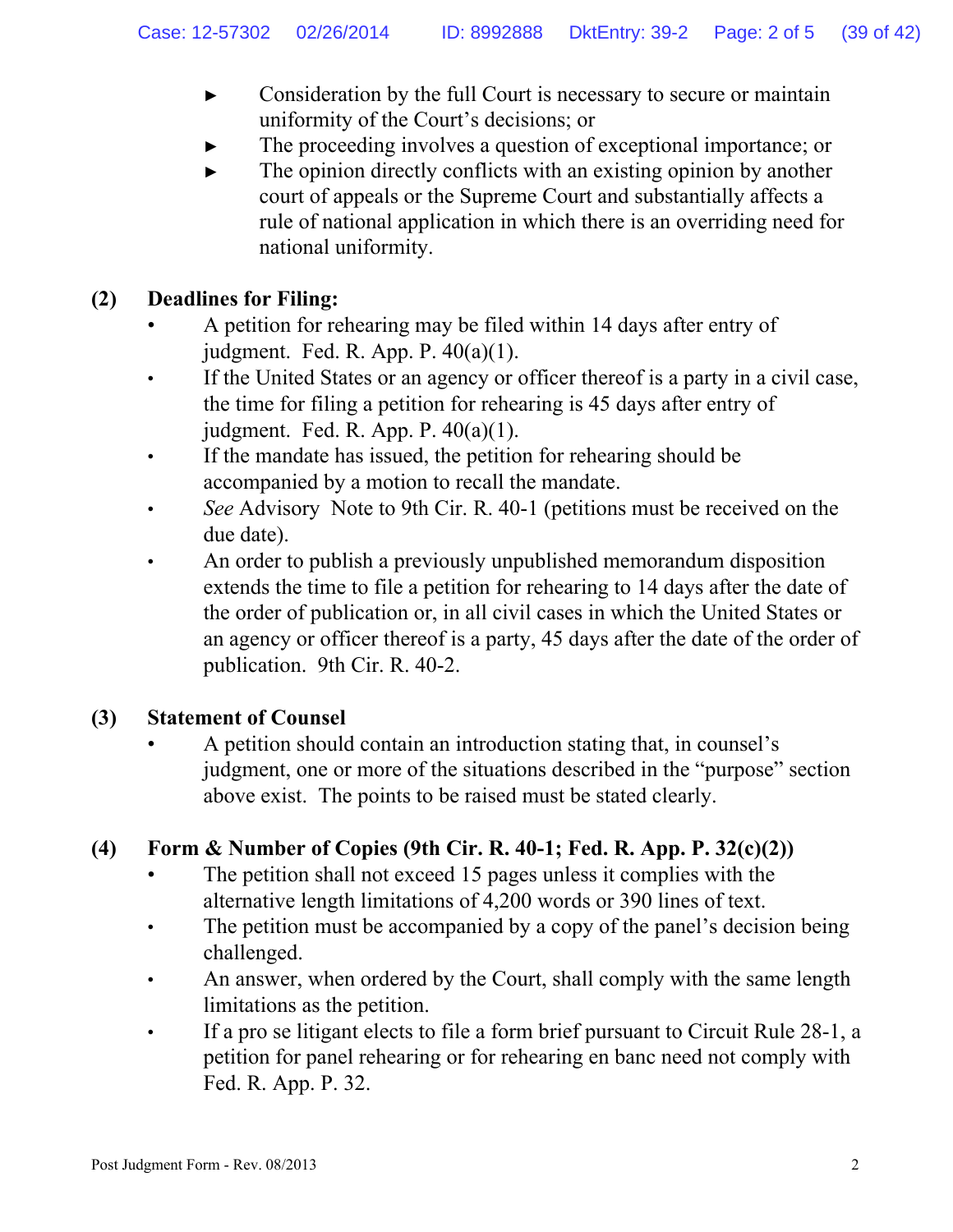- The petition or answer must be accompanied by a Certificate of Compliance found at Form 11, available on our website at www.ca9.uscourts.gov under *Forms.*
- You may file a petition electronically via the appellate ECF system. No paper copies are required unless the Court orders otherwise. If you are a pro se litigant or an attorney exempted from using the appellate ECF system, file one original petition on paper. No additional paper copies are required unless the Court orders otherwise.

# **Bill of Costs (Fed. R. App. P. 39, 9th Cir. R. 39-1)**

- The Bill of Costs must be filed within 14 days after entry of judgment.
- See Form 10 for additional information, available on our website at www.ca9.uscourts.gov under *Forms.*

## **Attorneys Fees**

- Ninth Circuit Rule 39-1 describes the content and due dates for attorneys fees applications.
- All relevant forms are available on our website at www.ca9.uscourts.gov under *Forms* or by telephoning (415) 355-7806.

## **Petition for a Writ of Certiorari**

 • Please refer to the Rules of the United States Supreme Court at www.supremecourt.gov

# **Counsel Listing in Published Opinions**

- Please check counsel listing on the attached decision.
- If there are any errors in a published opinion, please send a letter **in writing within 10 days** to:
	- ► Thomson Reuters; 610 Opperman Drive; PO Box 64526; St. Paul, MN 55164-0526 (Attn: Jean Green, Senior Publications Coordinator);
	- ► and electronically file a copy of the letter via the appellate ECF system by using "File Correspondence to Court," or if you are an attorney exempted from using the appellate ECF system, mail the Court one copy of the letter.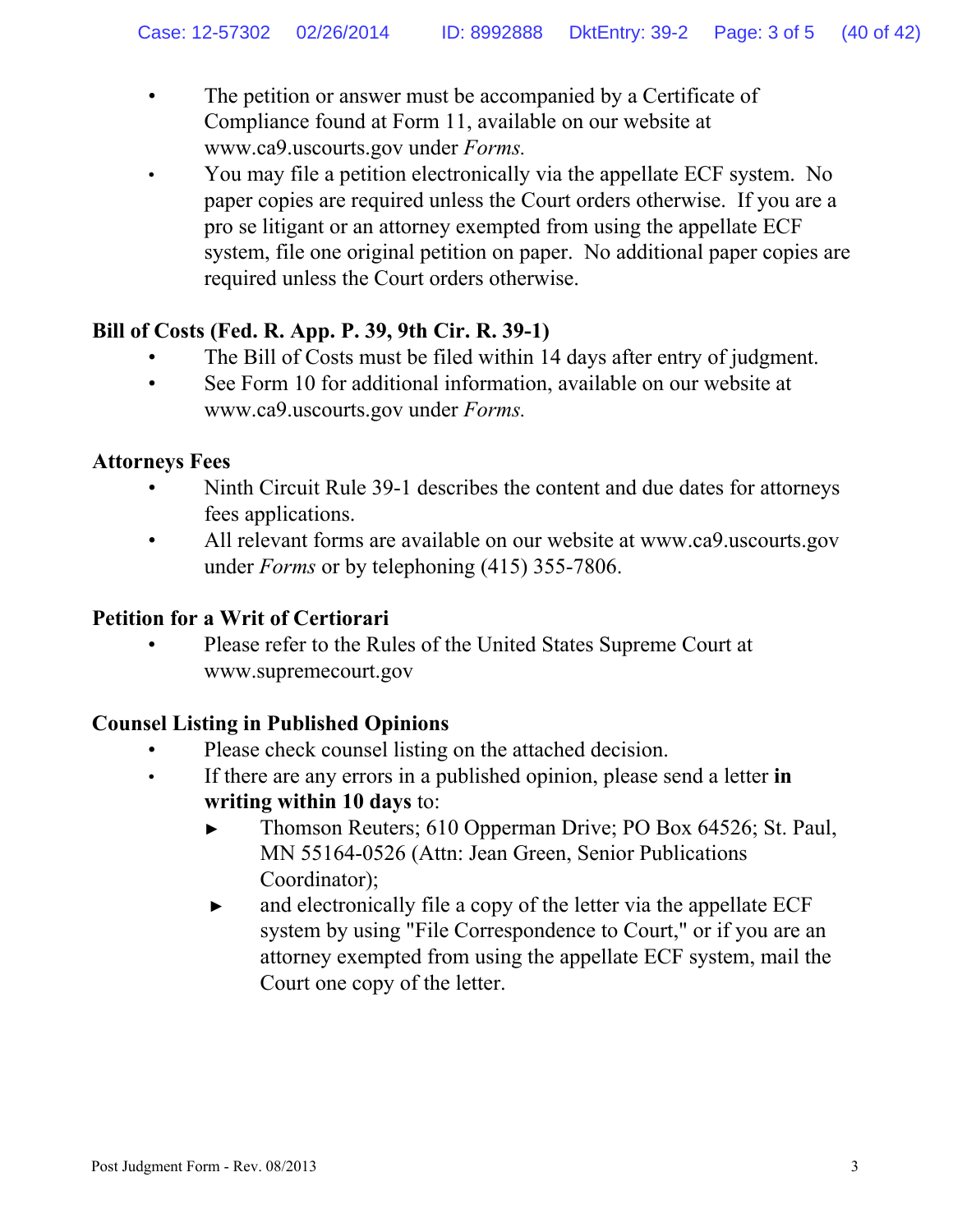## **United States Court of Appeals for the Ninth Circuit**

## **BILL OF COSTS**

**Note:** If you wish to file a bill of costs, it MUST be submitted on this form and filed, with the clerk, with proof of service, within 14 days of the date of entry of judgment, and in accordance with 9th Circuit Rule 39-1. A late bill of costs must be accompanied by a motion showing good cause. Please refer to FRAP 39, 28 U.S.C. § 1920, and 9th Circuit Rule 39-1 when preparing your bill of costs.

|                                                            | V. |  | 9th Cir. No. |  |
|------------------------------------------------------------|----|--|--------------|--|
| The Clerk is requested to tax the following costs against: |    |  |              |  |

| Cost Taxable<br>under FRAP 39,<br>28 U.S.C. § 1920,<br>9th Cir. R. 39-1 | <b>REQUESTED</b><br>Each Column Must Be Completed |                   |                   | <b>ALLOWED</b><br>To Be Completed by the Clerk |                 |                   |                   |                      |
|-------------------------------------------------------------------------|---------------------------------------------------|-------------------|-------------------|------------------------------------------------|-----------------|-------------------|-------------------|----------------------|
|                                                                         | No. of<br>Docs.                                   | Pages per<br>Doc. | Cost per<br>Page* | <b>TOTAL</b><br>COST                           | No. of<br>Docs. | Pages per<br>Doc. | Cost per<br>Page* | <b>TOTAL</b><br>COST |
| Excerpt of Record                                                       |                                                   |                   | \$                | \$                                             |                 |                   | \$                | \$                   |
| <b>Opening Brief</b>                                                    |                                                   |                   | \$                | \$                                             |                 |                   | S,                | \$                   |
| Answering Brief                                                         |                                                   |                   | \$                | $\mathbf S$                                    |                 |                   | 8                 | \$                   |
| <b>Reply Brief</b>                                                      |                                                   |                   | \$                | \$                                             |                 |                   | \$                | \$                   |
| Other**                                                                 |                                                   |                   | $\mathbb{S}$      | \$                                             |                 |                   | $\sqrt{5}$        | \$                   |
|                                                                         |                                                   |                   | TOTAL:            | \$                                             |                 |                   | TOTAL:            | \$                   |

\* Costs per page may not exceed .10 or actual cost, whichever is less. 9th Circuit Rule 39-1.

\*\* Other: Any other requests must be accompanied by a statement explaining why the item(s) should be taxed pursuant to 9th Circuit Rule 39-1. Additional items without such supporting statements will not be considered.

Attorneys' fees **cannot** be requested on this form.